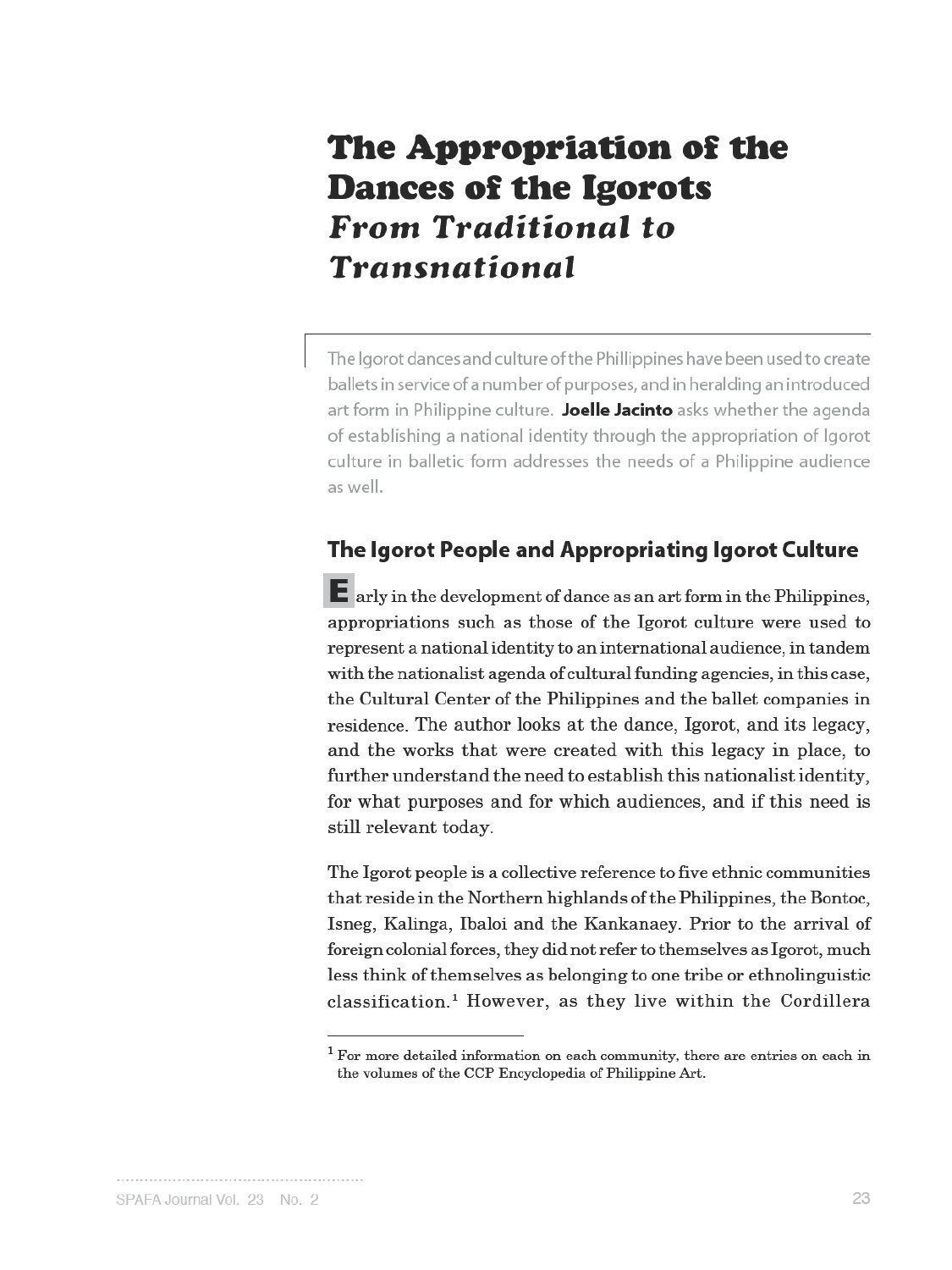mountain range, they are referred to as Igorot, which roughly translates as "from the mountain." The Igorots first entered global consciousness when the people and recreations of their native villages were featured at the St. Louis World's Fair in 1904 as controversial "Living Exhibits," performing rituals and ceremonies for audiences to get intimately acquainted with the Philippine indigenous culture.<sup>2</sup> (Vergara 1995:111, 121)

The Igorots remain identifiable with Filipino culture, largely because this pre-colonial civilization is still alive today. Although modernized, they still wear the traditional cloths on occasion, and continue to practise their rituals and traditions. Many of these rituals involving dance were popularized in the Philippines by the Bayanihan Philippine National Folk Dance Company, whose repertoire includes a suite made up entirely of the "dances of the Cordillera people." Most recognizable of these dances is "*Sayaw sa Banga*," wherein an Igorot maiden balances several clay pots on her head while whirling like a dervish. According to Reynaldo Alejandro (2002), the folk dance is inspired by Cordilleran lasses fetching water from the river.

The proficiency in a prestigious art form has been a source of pride for the Philippines, and now boasts of two major ballet companies supported by the government, namely Ballet Philippines, which was established in 1970, coinciding with the inauguration of the Cultural Center of the Philippines, and Philippine Ballet Theatre, which was formed in 1987. A third major ballet company is Ballet Manila, established in 1995, at first as an independent touring company, then operating under a private sponsor. Each company

 $2$  The uprooted 1,100 Filipino natives were not all from the Cordilleras; there were also Moros, Visayans, Tingguians, and Bagobos, among others. All were treated inhumanely, starting from the boat journey where some froze to death, and throughout their stay at the exposition. The Igorots were forced to wear their native loincloths in freezing temperatures and to perform their sacred rituals and ceremonies every hour. Particularly memorable was how the Bontoc people were made to slaughter dogs and consume them for show, as if this was the people's only source of nourishment, completing the illusion of the savagery that the Americans had discovered in their newly acquired territory, the savagery that they promised to civilize, modernize, and educate.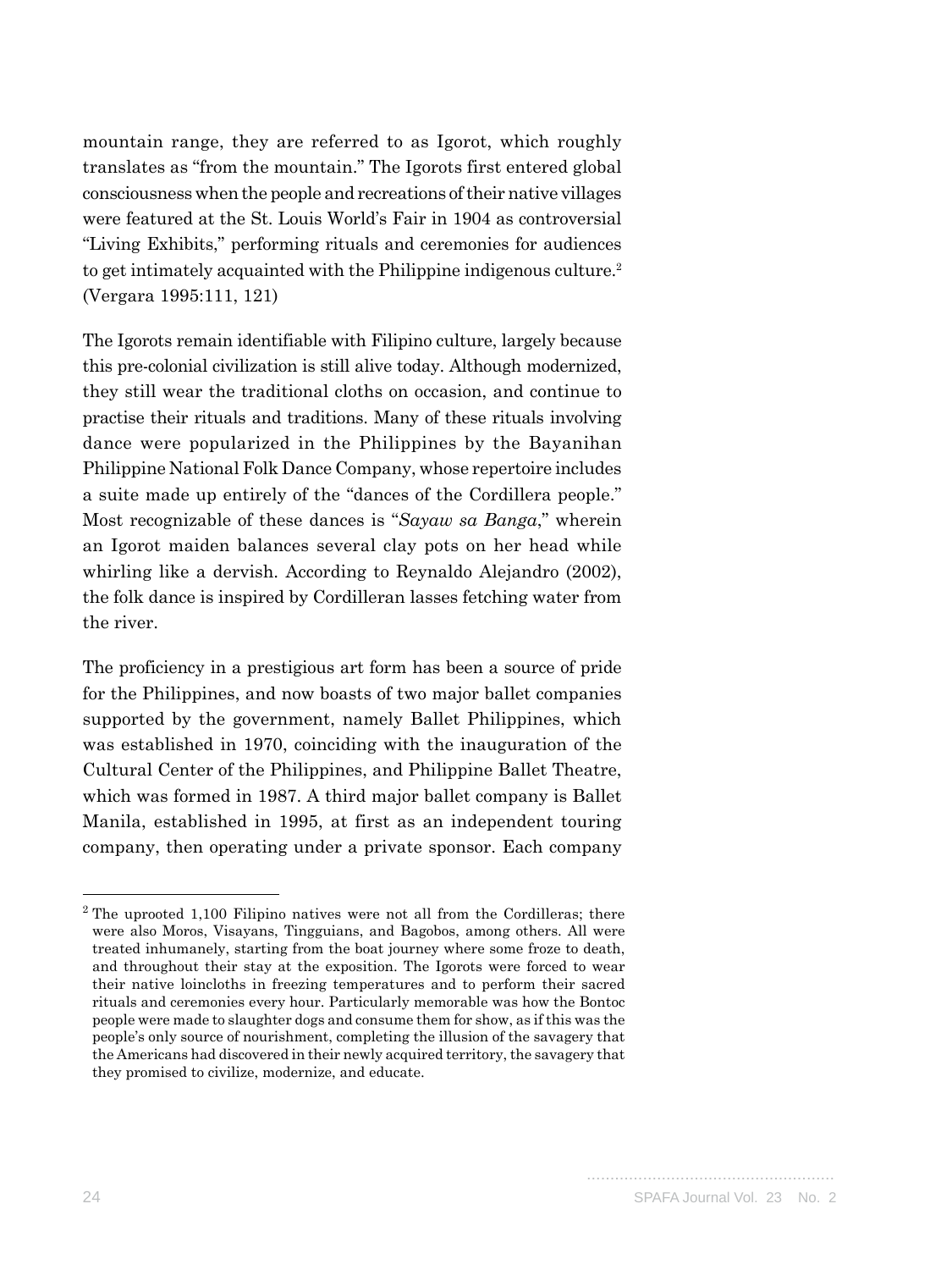has developed a repertoire that presents standards from Classical ballet alongside choreographed works that have Philippine themes.



*Figure 1: Je An Salas as the medicine woman in Agnes Locsin's Igorot. Photo courtesy of Agnes Locsin.*

The works of these companies discussed in this article include Agnes Locsin's *Igorot*, debuted in Amsterdam in 1987 and mounted on Ballet Philippines a year later; Jojo Lucila's *Banbantay* and *Sari't Bahag*, which were choreographed for Philippine Ballet Theatre in 1995 and Ballet Manila in 1996, respectively; and Novy Bereber's *Angel of the Morning*, which was choreographed for Philippine Ballet Theatre in 2010. In analyzing these works, the development of a Filipinized/Filipino ballet tradition can also be seen, and the transformative theories behind this development may help address the questions raised regarding cultural responsibility.

Locsin's *Igorot* has actually been extensively discussed in Sally Ann Ness' "Originality in the Postcolony: Choreographing the Neo-ethnic Body of Philippine Ballet" (1997) wherein she analyzes the choreographic structure of *Igorot* to address issues of cultural responsibility that will arise from "marrying" movements created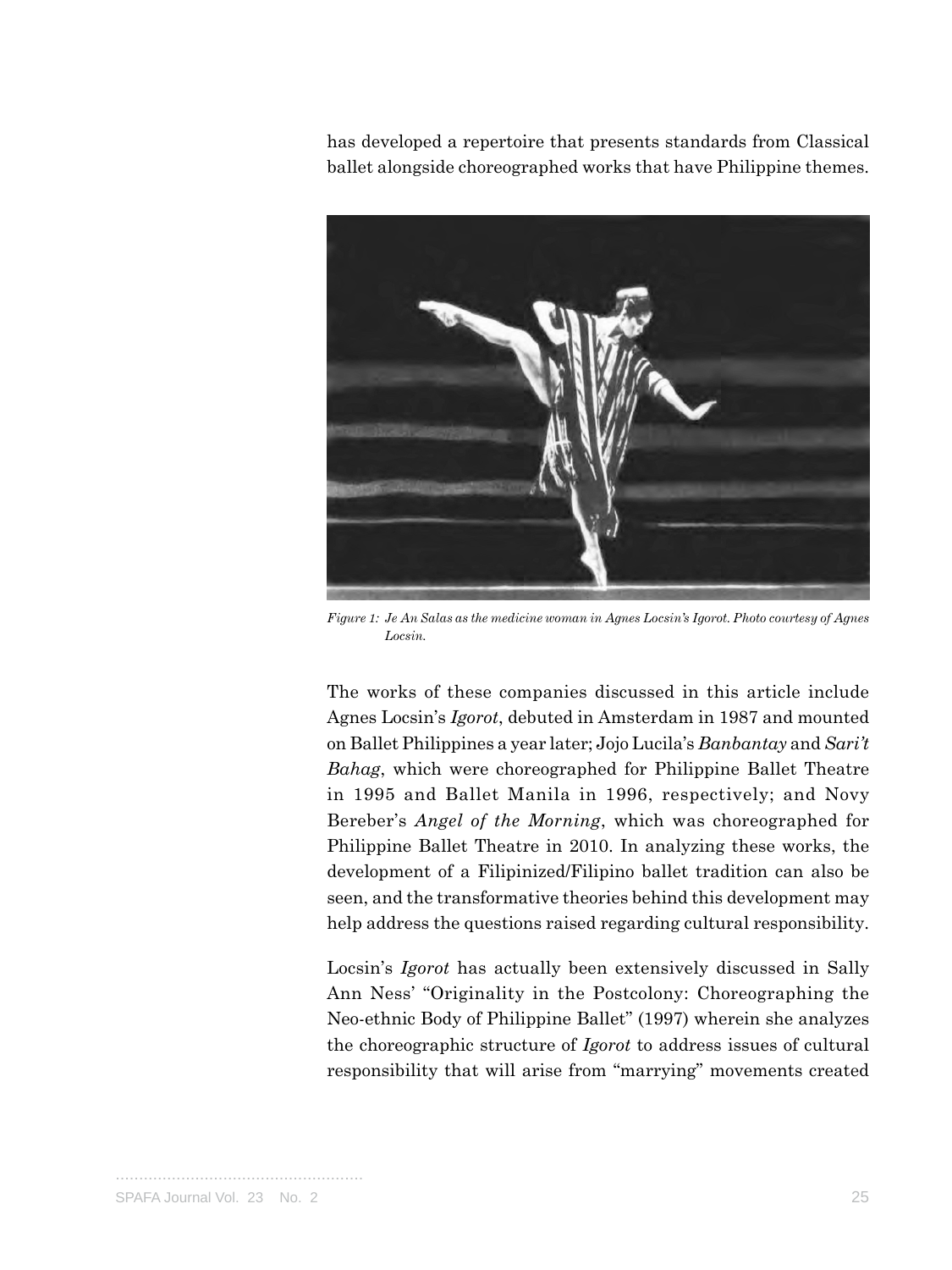by an existing ethno-linguistic community with ballet, and using the resulting form to "produc(e) a developing country's national identity for international consumption, at least in part."

Validating the Philippine investment of developing a Philippine ballet tradition, Ness states that ballet "commands transnational prestige," and is an "ideal vehicle for objectifications of nationalist identity that seek to achieve approval and affirmation at international and cosmopolitan venues." Ness questions what local audiences take away from a performance directed to an international one, and particularly the very community whose traditions these works derive from and allude to.

## **Igorot Dances as Folk Dance**

Since Francisca Reyes-Aquino codified dances from the mountain provinces in 1935, and before Agnes Locsin created her *Igorot*, there has been a wealth of choreographed Igorot "dances" in the repertoiresof Philippine folk dance troupes performing in and outside the country.The most popular of these is the repertoire of the Bayanihan, who also produced the music recordings that accompany their dances, and were subsequently used by Locsin and Lucila for their choreographies. Even before ballet companies used Igorot culture to perpetuate national identity, folk dance companies have already been doing so for several years. The Bayanihan National Folk Dance Company have toured internationally with a repertoire that reflects many aspects of Philippine life and lore, and have been celebrated for their exhilarating performances that showcase a colourful, energetic and diverse nation, whose people exhibit a strong sense of spirituality and passion.

These choreographed dances are often mistaken as the actual dances performed by each Cordilleran community, as the folk dance groups market their repertoire as "authentic." The dances of the Cordilleran peoples are, however, not structured as they are codified in Francisca Reyes-Aquinos notation system; they neither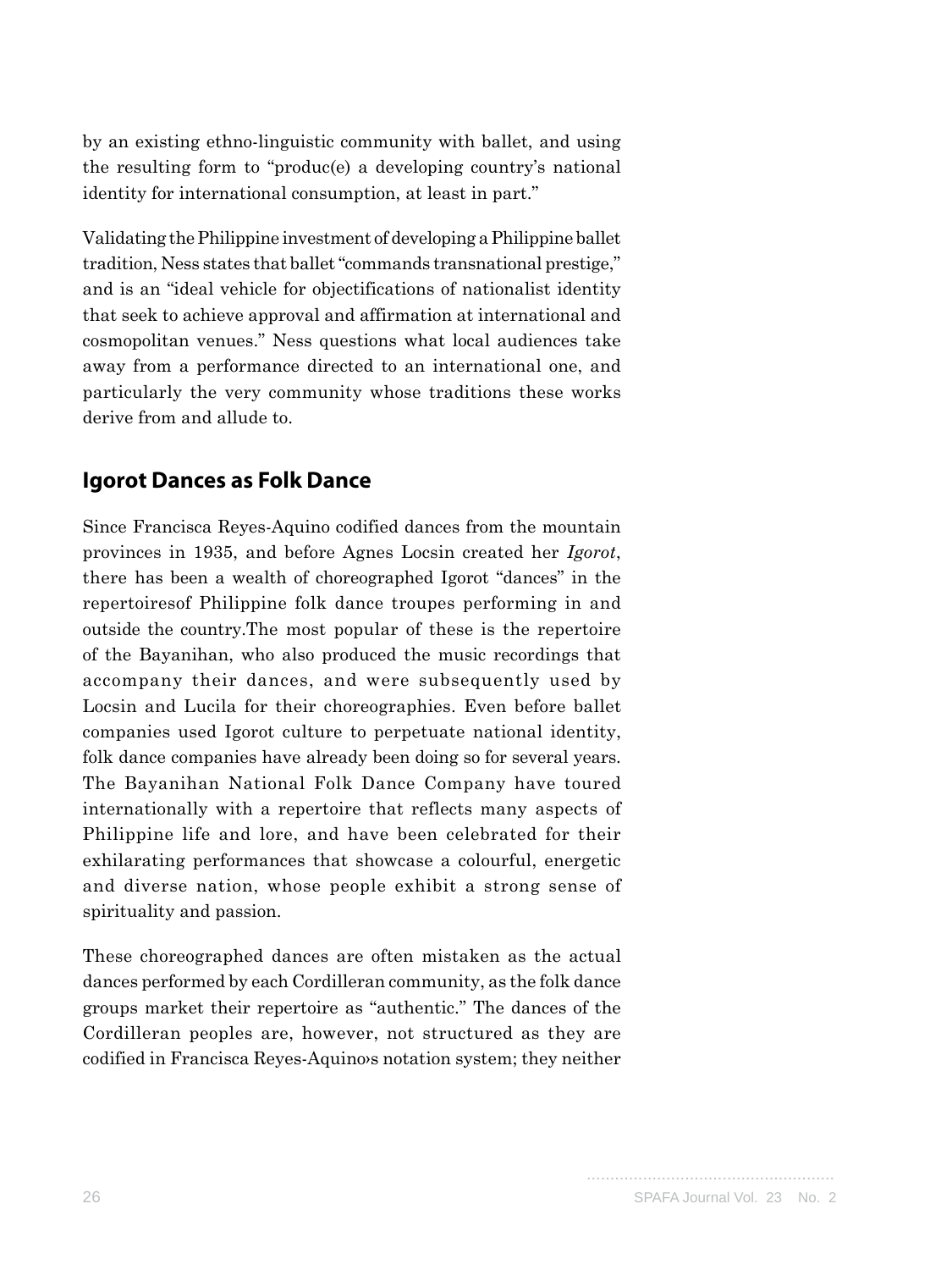follow a sequence of steps nor specify a number of repetitions. A lot of these dances are spontaneous improvisations, using predefined dance movements that were taught at rituals and celebrations over generations.

Aquino's research collected and documented the folk dances of the different regions, and allowed them to be taught throughout the country. It represented an attempt to make tangible an intangible cultural heritage, and to add the needed structure to the Cordilleran dances for inclusion in the instructional volumes of her Philippine Folk Dances. This structuring was aided by the recording of her fellow scholar, Antonino Buenaventura, of the live music played during performance of these dances.

The codification of these dances inadvertently led to a sort of heritagization of culture that is rampant in Philippine folk dance, and has sparked countless debates on authentic portrayals of culture. Nevertheless, this invention of tradition helped establish the concept of a national identity for the Philippines, and therefore a sense of nationalism among its constituents. Eric Hobsbawm has recommended the invention of tradition as necessary to "legitimize institutions and (regulate) beliefs, value systems and conventions of behavior", for members of an emerging nation to feel a "sense of identification" for that would-be nation, and for a nation to be formed (Hobsbawm 1983:7-14).

Folk researcher and anthropologist, Ramon Obusan, who had been both a dancer and researcher of the Bayanihan, has opined that once folk dance is removed from its natural environment and put onstage, it has lost all its authenticity and is transformed into a new form. For his own Ramon Obusan Folkloric Group, which he formed in 1972, he staged dances that he had researched on his own, that do not appear in Aquino's instructional volumes.

Obusan choreographed *Kayaw*, translated as "Headhunt," in 1974 for the Larawan Dancing Group; it was premiered at the Cultural Center of the Philippines (CCP) as a full theatrical performance. The work narrates proceedings of a traditional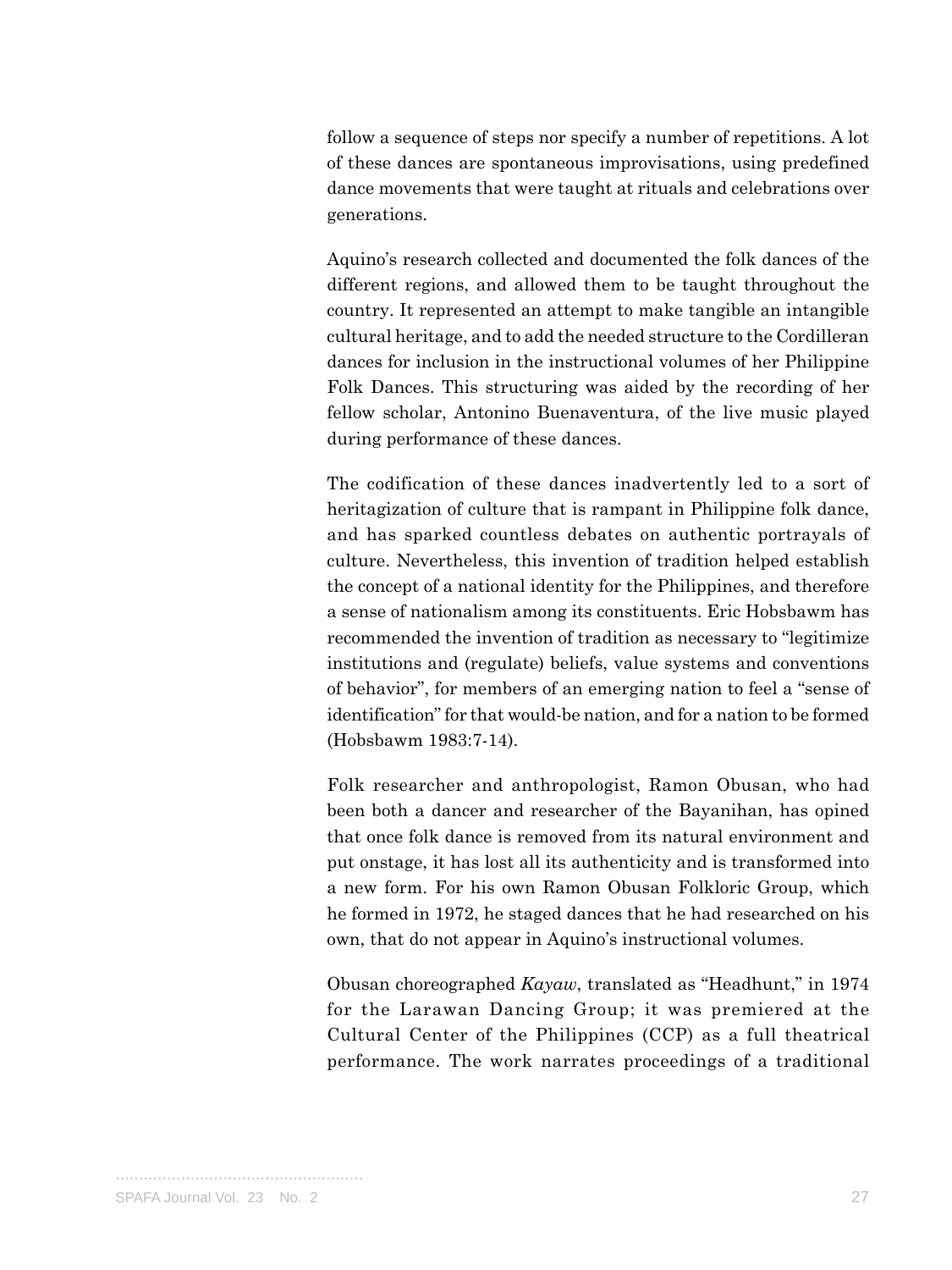headhunt, wedding, and peace pact in the Kalinga community, using the dances of the Kalinga, and in the peace pact, some dances of the Ibaloi and Isneg, to move the story along (Villaruz 1994:154-155). In later years, he choreographed *Kailihan*, which presented ten different groups to emphasize their differences from one another, in dress, weaponry, body ornamentation, musical instruments, and dance styles and movements. Each community would step up to centre stage, where a representative will proclaim which group they belong to ("*Ako ay Ifugao*…." or "I am of the Ifugao…") and briefly describe their group to identify themselves apart from the other groups. Then, the other members of their group start dancing with their spokesperson, and each group's dancing, while identifiable as Igorot movement, displays the differences of their dances and, ultimately, culture. *Kailihan* is usually used as an introduction to a longer suite of dances from the Cordillera groups, as seen in the folk dance festival *Sari-saring Sayaw, Sama-samang Galaw* (Varied Dances, Moving Together) in February 2006.

The Ramon Obusan Folkloric Group became a resident folk dance company in 1987, after President Ferdinand Marcos was deposed and new policies in all aspects of government were instigated. Before this time, there were only two resident dance companies subsidized by the CCP, the Bayanihan as resident folk dance company, and CCP Dance Company as resident ballet company. The latter would later become Ballet Philippines (BP).3

<sup>3</sup> Initially called the Alice Reyes + Modern Dance Company, it was renamed the CCP Dance Company to establish its status as the resident dance company in the national institution. As such, theatrical dance at the CCP became exclusive to the resident ballet company, and the other groups felt ignored and unsupported. The CCP Dance Company was later renamed again to Ballet Philippines. This second renaming was meant to widen the scope of the company – from Reyes' original choreographies to full-evening classical ballets – and its reach, aiming for an international audience. As explained by Reyes' sister Denisa, who was also an artistic director of BP (1991-1994 and 1996-1998), when the CCP Dance Company went on tour, the name had to be explained: what the acronym CCP stood for, and what the institution was, as well as what kind of dance they performed. The name 'Ballet Philippines' spoke for itself, including genre, and hinted at the repertoire.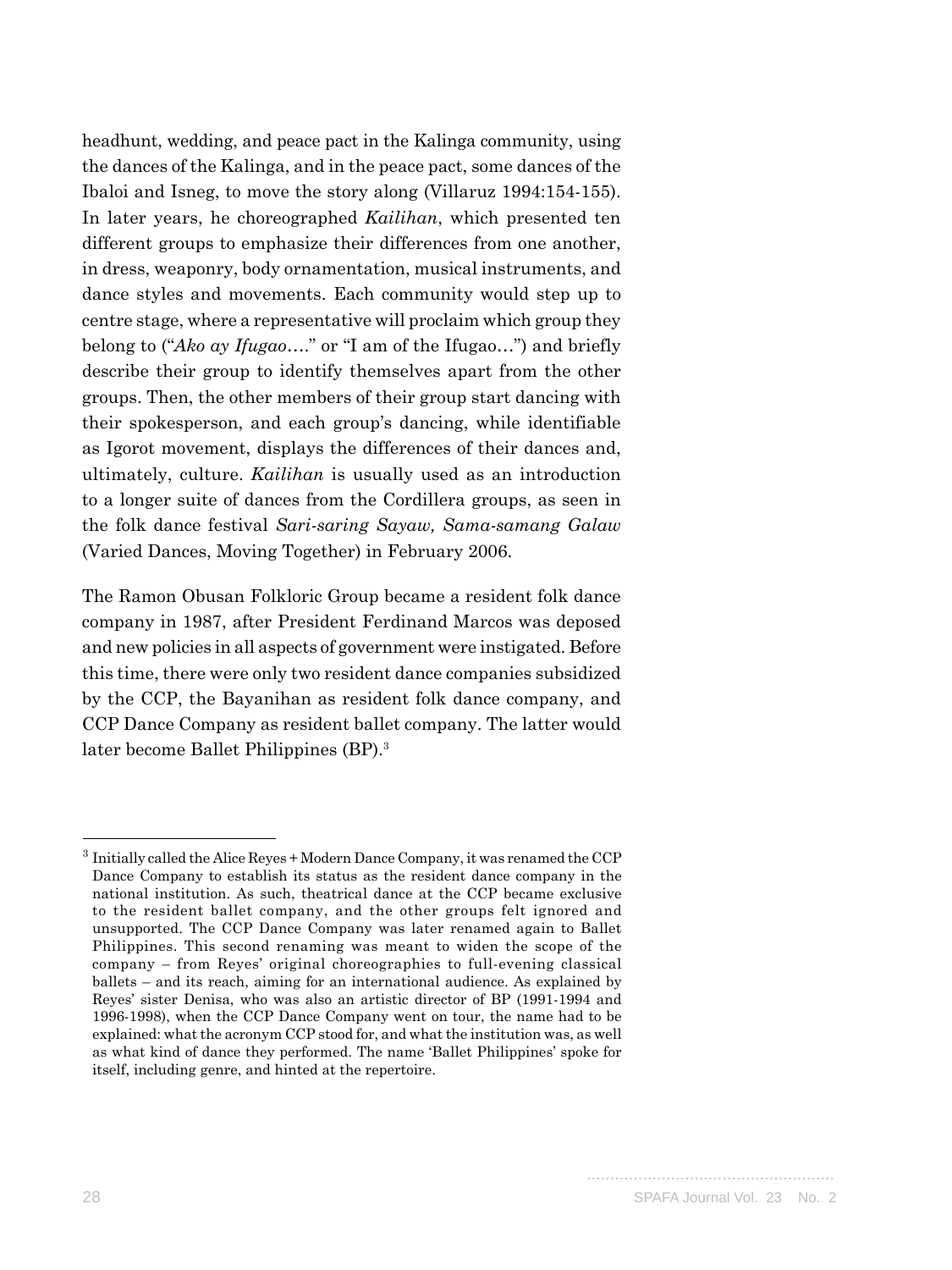The Bayanihan's musical director and artistic director of the CCP, Lucrecia Kasilag, was an important adviser to BP founder and artistic director, Alice Reyes, and would naturally recommend including Filipino-themed works in the new company's repertoire. Most of these works were done in the modern style, rather than ballet. It would take the company several years before becoming fully proficient in classical ballet, and more before Agnes Locsin would choreograph for the company and establish her neo-ethnic style.

#### **Ballet and Other Post-colonial Effects**

There is a tendency for post-colonial countries to assert an identifiable culture that existed before colonization. Folk dance troupes are expected to assert this national identity, and the Bayanihan, and several smaller groups all over the country, are able to accomplish this. Although ballet companies are not expected to make this assertion, Ballet Philippines, Philippine Ballet Theatre, and Ballet Manila were seen to contribute to establishing this identifiable national culture as well.

Introduced at the turn of the  $20<sup>th</sup>$  century, ballet quickly became an art form that Filipinos aspired to. Before modernization, early in the 16th century, Filipinos did not practise art in the Western sense; creative impulses and artistic inclinations were instead woven into regular activities and everyday implements. Dance in particular had a purpose to fulfill; some groups used dance to mark milestones, some danced to pray for a good harvest, others danced to prepare themselves for war or to grieve their dead, their bodies so full of anxiety and upheaval that they needed a very physical outlet for this tension. When ballet arrived in the country by way of the circus and vaudeville entertainments brought in by American colonial rule, with the earlier establishment of other theatre forms, dance added spectacle and entertainment to its list of functionalities. Beyond activity or ritual, dance became a form of art.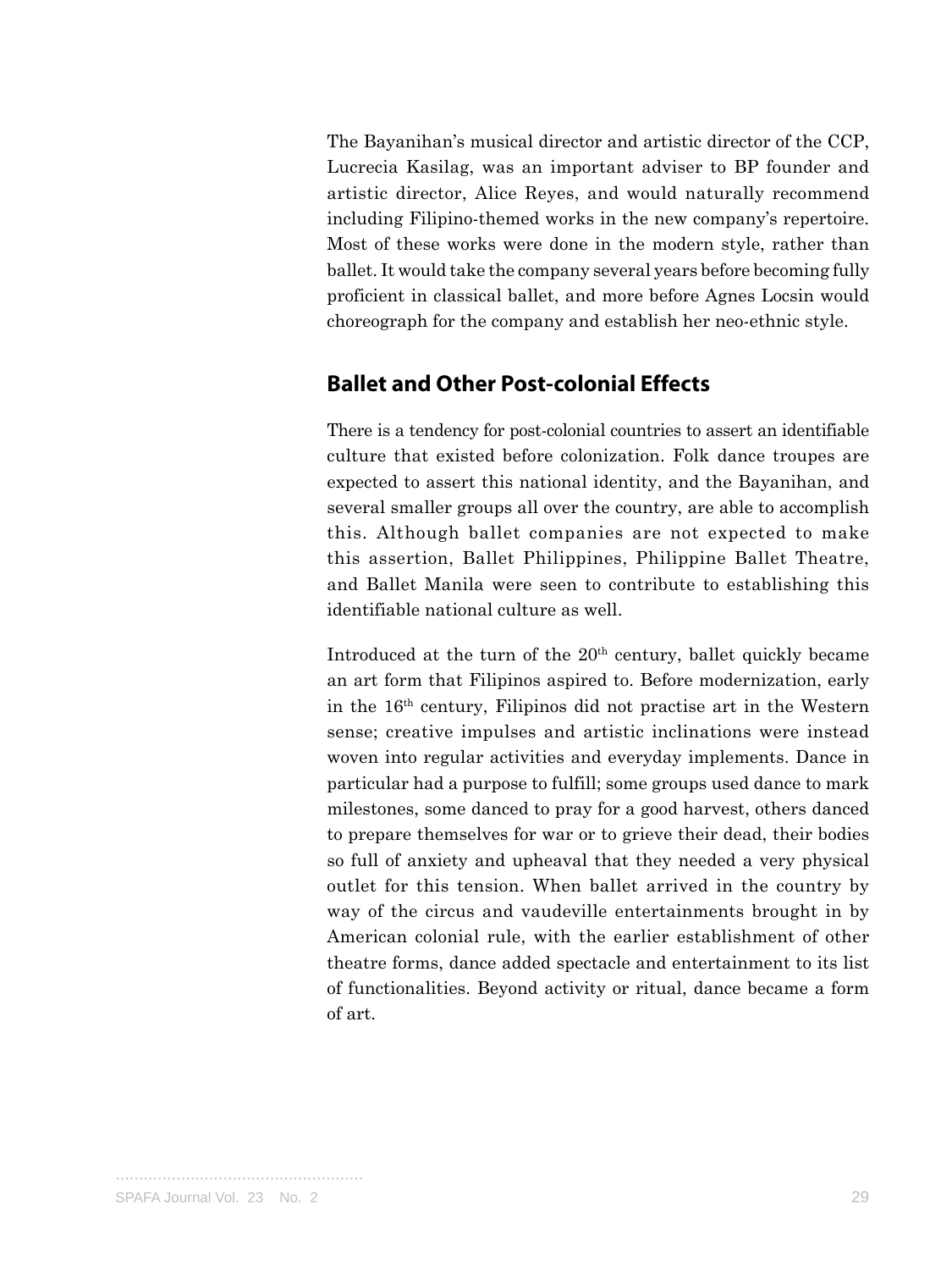Although many Filipinos loved ballet, and the genre had been practised well enough through the years to merit legitimate professionalism and international consideration, ballet is not universally accepted as a Philippine art form, being European and incongruous to the short, stocky Filipino body, and may only serve to entertain the bourgeoisie. Until recently, ballet was commonly associated with the CCP, where it is usually seen, and the CCP was commonly associated with Imelda Marcos, who had the entire CCP complex built to fulfill part of her husband's presidential agenda for the Philippines to appear as a prosperous emerging nation (Jacinto 2007: 2-5, 49-51).

This would explain why ballet companies were compelled to produce a repertoire that is Filipino. Imelda Marcos' programme for the CCP was for folk art and so-called "high" art to co-exist. "High" art forms, including ballet, opera, symphonic/orchestral music, furthered the reputation of the Philippines as a progressive nation, while folk art forms established that this progressive nation had its own identity even before its discovery by colonial forces. In this way, high art and folk art were made to be complementary, and it is particularly seen in the repertoires of the dance companies. Post-Martial Law, the sense of nationalism heightened. Following the new democracy, people power made people more nationalistic, and the repertoire continued to include "Filipinized" ballets.

The desire to stage a "Filipinized" ballet was not a new concept pushed by the political agenda of the Marcoses and the CCP. Filipinizing ballet began as early as 1927, the year Polish emigre Luva Adameit returned to the Philippines and set up a ballet school; her recitals included her own choreographies such as *Planting Rice, Cariñosa* and *Maria Clara*, all with Filipino themes (Villaruz 1994). In the same manner that Marius Petipa's orientalization of ballet produced the Indian-themed *La Bayadere*, Adameit adapted balletic movement to make a foreign dance form familiar to her local, would-be dance students (Jacinto 2007: 26-27).

Adameit's contemporaries developed the same mixed repertoire – European classics and original choreographies with Filipino themes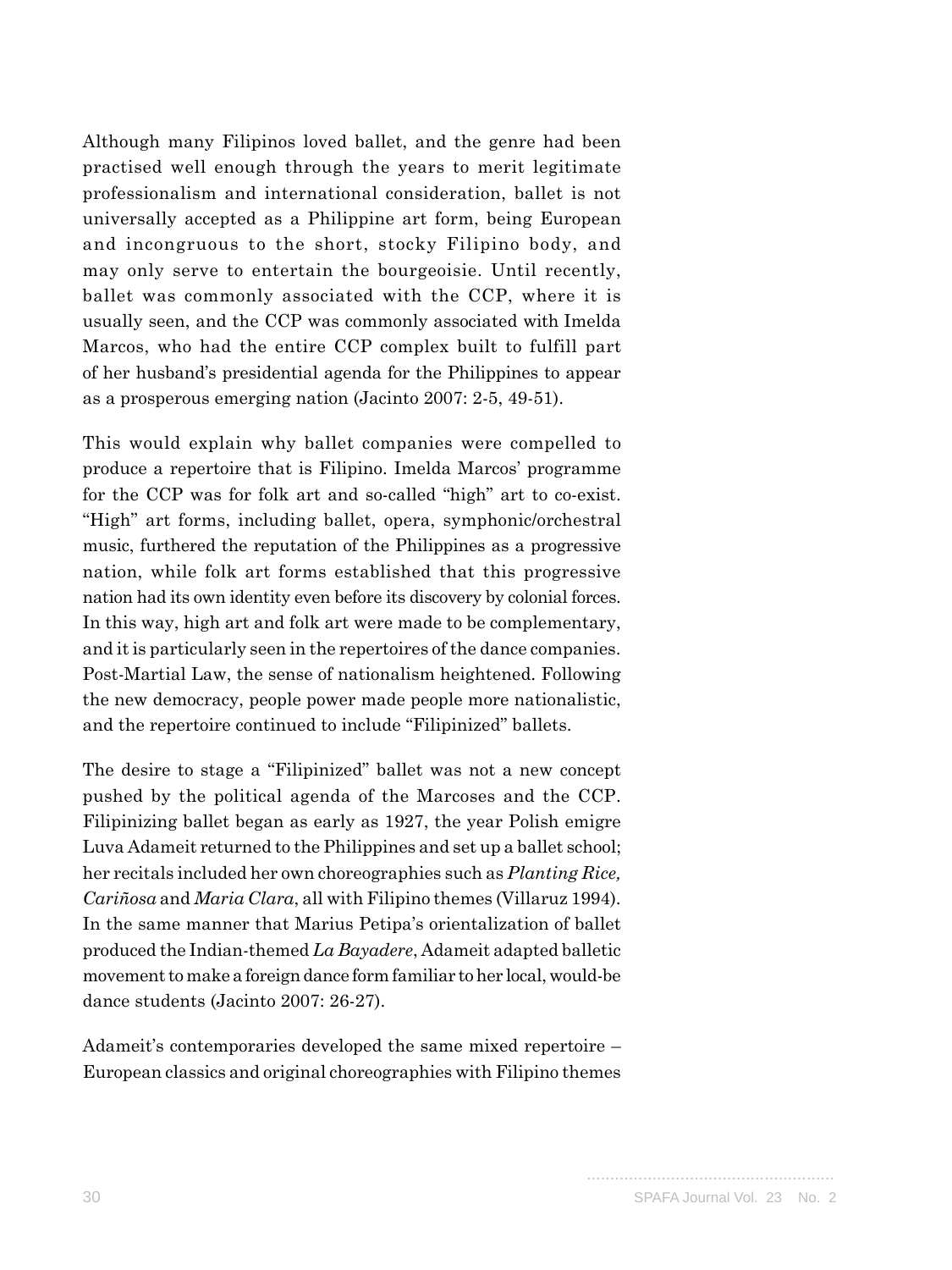– although it is unclear if they all had the same impulse as dictated by Filipino culture, or if they were just copying Adameit's style. In any case, the strategy worked and ballet became a very popular activity in the country, so much so that a Ballet Ban was eventually imposed in 1950, by conservative Catholic schools who were outraged to see their prim and proper students expose themselves in tights and leotards onstage. Despite the threat of expulsion from these esteemed *colegios*, ballet fanatics still found ways to continue their ballet classes, and with its popularity, ballet successfully became part of Philippine upper-middle class culture.

## **Filipinizing Ballet**

When Agnes Locsin choreographed *Igorot* in 1987, the CCP was already in operation for 18 years, as was BP, which had by then amassed several ballets with Philippine themes in its repertoire (the most popular being Alice Reyes' *Amada*, Gener Caringal's *Ang Sultan*, and Denisa Reyes' *For the Gods*).

The Filipino repertoire of BP suited the agenda of the CCP to preserve, develop, and promote Philippine arts and culture, and although ballet was an introduced form and not indigenous to the Philippines, it was welcomed by the CCP for its potential for international prestige. BP credits Imelda Marcos herself for envisioning a ballet school at the cultural center (Fernandez 1981:10). The former first lady had intended to establish the CCP as an icon of progressive development in an emerging nation state, its purpose more for an external, international view, as much as, if not more than for local beneficiaries.

While performing a classical European repertoire, Filipino choreographers were also developing their own choreographies, with Filipino themes, to Filipino stories, using Filipino music, and even borrowing from Filipino dances. Most early Philippine-themed work were mostly neo-classic ballets or modern dance works that used a rural or pre-colonial royal backdrop to appear Filipino, and based on stories written by Filipino authors, or myths handed down through generations.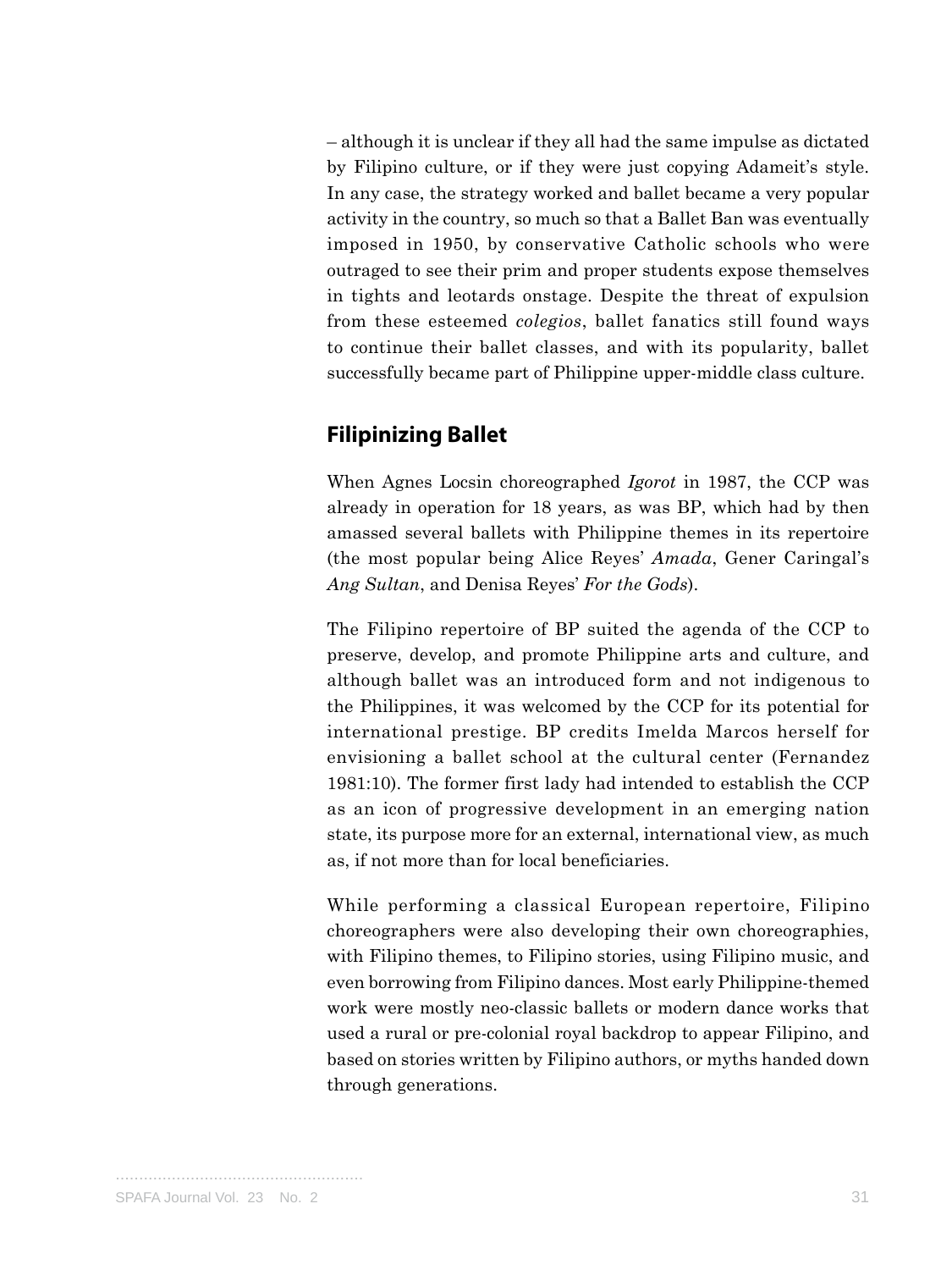However, "Filipinizing" ballet steps was still a choreographic device that had yet to be thoroughly explored. Most of the Filipino ballets of this time were still set against a rural or imagined-royalin-a-pre-colonial backdrop, and the main indication in the movement for it to be Filipino was to incorporate flexed hands in the choreography to orientalize the work.

Over time, folk dance research expanded the material that local choreographers could use in their work. While there are many examples of translations of folk dance into balletic movement, there was none quite as stark and revolutionary as Agnes Locsin's *Igorot*.

## **Igorot**

*Igorot* begins with the lone figure of an Igorot priestess kneeling downstage. The recorded chant of a shaman is heard over the speakers, and she starts to move her head, as if the chanting is coming from her. As a gong punctuates the chanting, the priestess raises herself up on her knees, and in one swift motion kicks



*Figure 2: Igorot maidens in 5th position, and in their g-strings. Photo courtesy of Agnes Locsin.*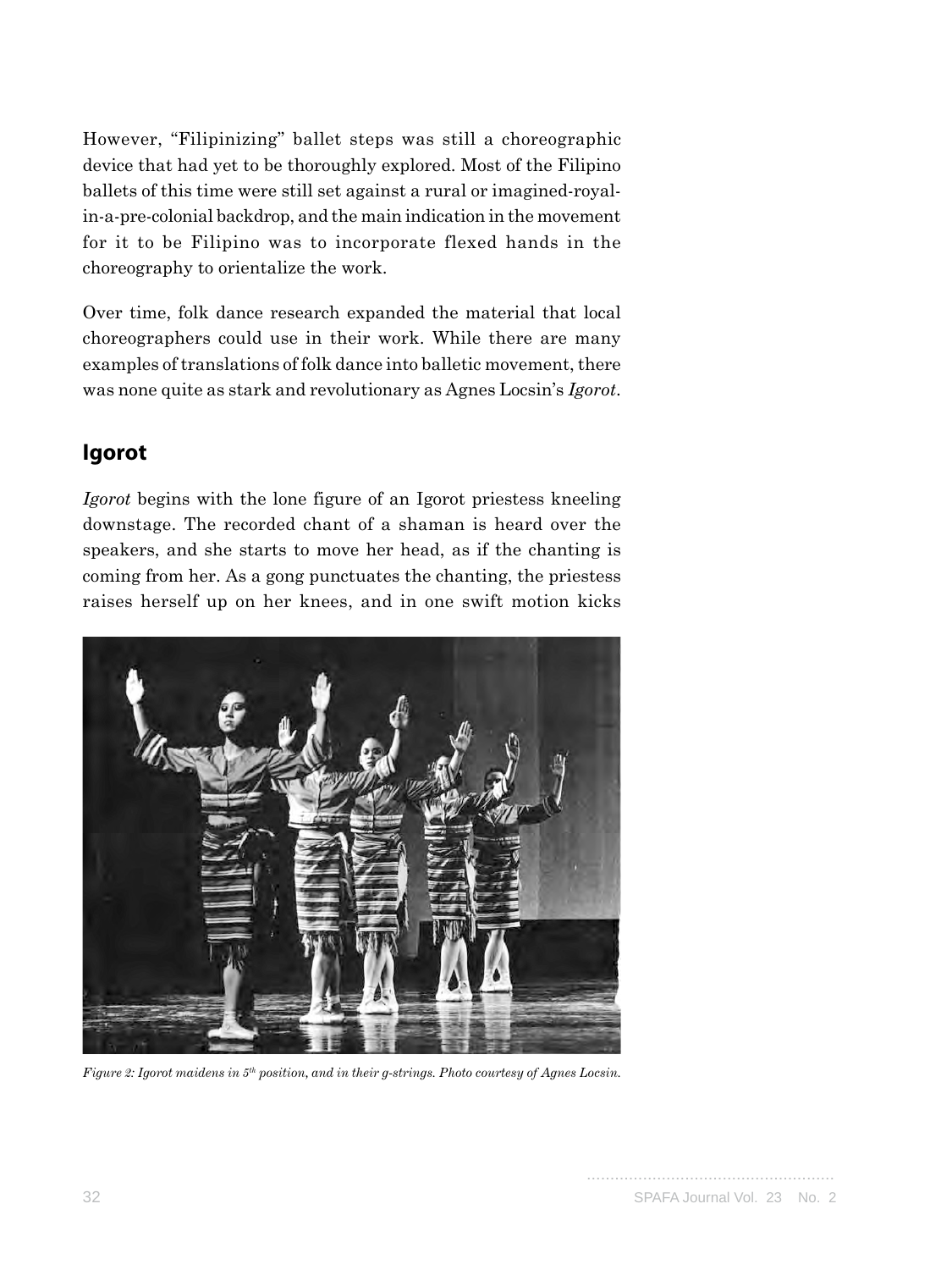her leg out and punctures her pointe shoe-clad foot onto the floor in front of her, as if puncturing the earth. She is then joined by five maidens, and the suite of dances commence: a maidens dance, a war dance for two male dancers, and a courtship pas de deux.

When *Igorot* premiered in the Philippines in 1988, the ballet community was electrified with this revolutionary approach to the Filipino ballet. Agnes Locsin found favour with not just BP, which appointed her as director of the junior company BP2, and commissioned more work, but also with the CCP upper management. Although there were criticisms, especially from the folk dance community, *Igorot* branded Locsin as one of the most important choreographers in Philippine history.

Sally Ann Ness' main criticism of Agnes Locsin's *Igorot* is that there is the danger of the work being culturally irresponsible. Ness tries to validate the work by seeking the accounts of others with "varying stakes in the ballet and the peoples it claims to represent," interviewing senior Philippine dance scholars, Basilio Esteban Villaruz and Ramon Obusan, as well as the dancers of *Igorot* to source out their own opinions on the work's cultural negotiations. The dancers themselves felt that they were doing important work with regard to identifying themselves as Filipino, but some were wary about how the work would be received by the Igorot community. One of the dancers informed that there used to be a native of the Cordillera who danced for a time with BP, but they did not know if that dancer was with the company when *Igorot* was created and staged (Ness 1997: 64-108).

Villaruz opines that *Igorot* was an abstraction, thereby absolving the work from misrepresentation as it was not representing the cultural communities in any specific detail. Obusan describes the work as a collage of the cultural communities, not specifying one community in particular, and supports Villaruz in the view of *Igorot* as an abstraction.

Touting the work as an abstraction then shows where the work will fail in how Ness believes it would "empower" the "peoples it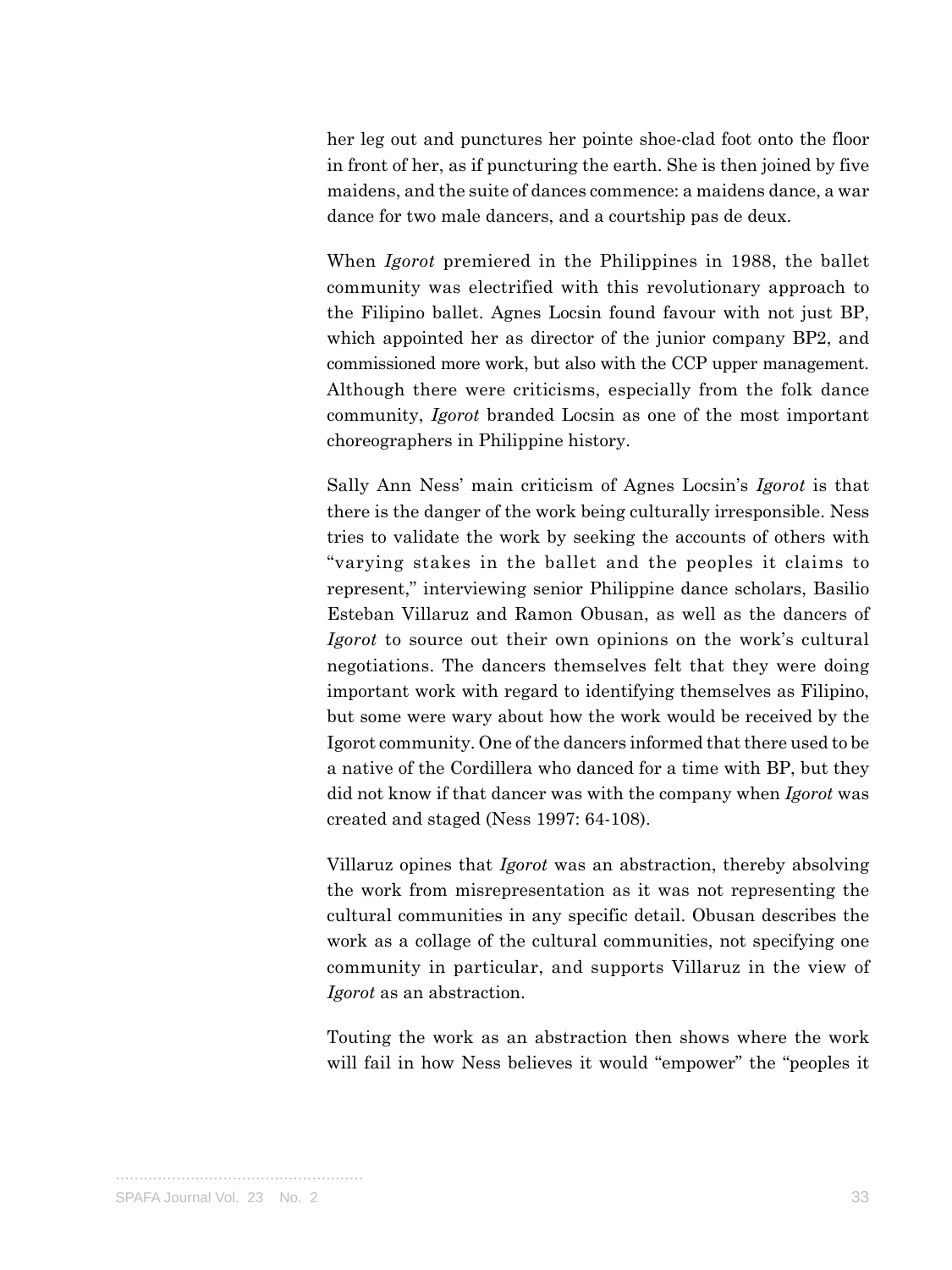claims to represent." On the one hand, Ness concedes that the ballet, *Igorot*, is able to "restor(e) dignity" to the people of the Cordillera mountain range, given that these communities maintain a negative colonial stigma, not only internationally but also locally, as evidenced by documented domestic conflict in this region. She writes that Igorot "asserts a positive, respectful appreciation" of the cultural communities whose culture it appropriates, but mostly because it is an "idealized depiction" of their culture. However, she points out that this idealization of the Igorot communities only exists at this "level of aesthetic discourse," and did not change the reality of the status of these communities, mentioning how development programmes in the region are still met with opposition. This outsider viewpoint of Ms. Ness is curiously idealistic as well, given the complicated history of the Cordilleran pursuit of autonomy, and the shifting priorities of the different governments that were inducted throughout time.

Despite the concern for the responsibility of cultural appropriation, Ness declares that Locsin's *Igorot* successfully Filipinizes classical ballet. She describes the choreography as divided at the waist, pointing out that the top half of the dancers' bodies emulate Igorot dancing movement and gestures, as "identified and codified by the Bayanihan," while the lower half perform ballet steps, slightly reoriented to go against classical ballet impulses and accents. She asserts that this combination of styles only works because although they appear on the same body, they are assigned to different body parts, with each divided half able to fulfill its purpose. Unlike other previous "Filipino" ballets, which are neo-classical choreography set to a Filipino libretto and/or music, in Filipino costumes and against Filipino sets, the steps themselves in *Igorot* successfully reclassifies the genre to generate a new Philippine dance style.

Revising choreographic structure to integrate gestures and intricacies that would make ballet "Filipino" is now known as "neo-ethnic" dance, a term coined by Locsin's collaborator, musician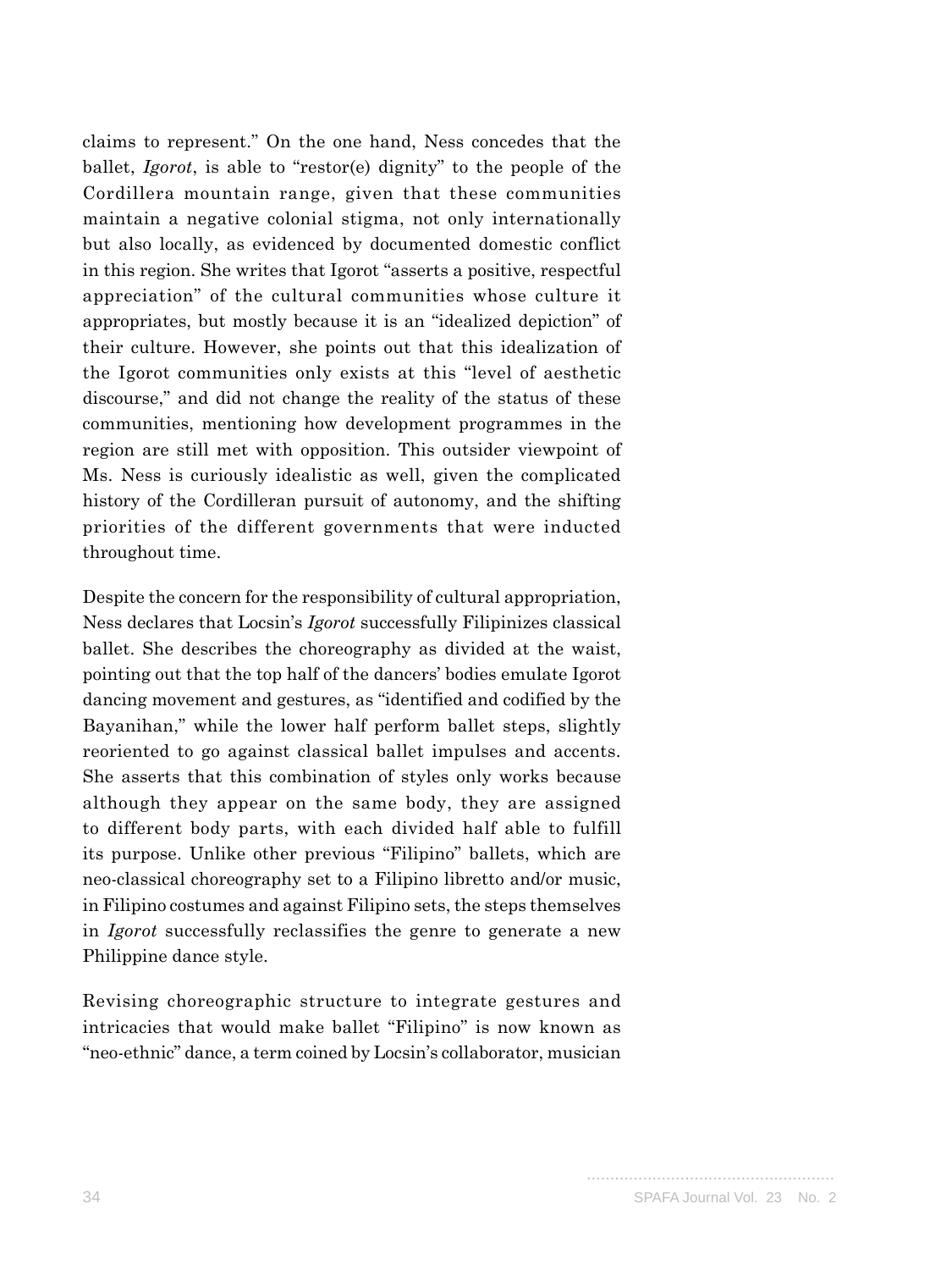Joey Ayala, that was adopted by the CCP to classify Locsin's succeeding body of work (Locsin 2012:62-63). Aside from Locsin, not many choreographers adopted neo-ethnic dance as their genre, perhaps in part because of the cultural responsibility tied to it, and perhaps also to avoid comparisons to Locsin as initiator of the genre.

#### *Banbantay* **and** *Sari't Bahag*

Jojo Lucila danced for BP before he started to choreograph in 1983, eventually founding his own independent dance group, Chameleon Dance Theater, in 1989. His choreographic style is modern dance with some experimentations on what he calls "traditional transformations" in an email shared on November 2012. His dance background has foundations in folk dance, being part of the University of the East dance troupe early in his career. For Chameleon, he choreographed *Tagabanbantay,* which impressed Ramon Obusan, who started to share his research with Lucila to authenticate his upcoming "transformations."

In 1994, Philippine Ballet Theatre invited Lucila to choreograph a new work for them. For this commission, Lucila created *Banbantay*, a different work from *Tagabanbantay*, as a longer, fuller work that played out as a story ballet, with the fire tree as its central theme, after a Cordilleran tribe that used the tree's seasonal activity to determine their life cycles, including when to hunt, when to go to war, and so on.

The word "*Banbantay"* is Ilocano for "mountain," while "*Tagabanbantay"* translates to "From the mountain," which is also the loose translation of the word "Igorot." *Banbantay* has a broader scope as it tells the story of life on this mountain, rather than an individual character or group of people. An example of life being depicted is a section for the female corps de ballet, where they walk across the stage en pointe with clay pots on their heads. This is also seen in the aforementioned *Sayaw sa Banga* (*Dance of the Pots*). A technical showcase piece, it is difficult enough to balance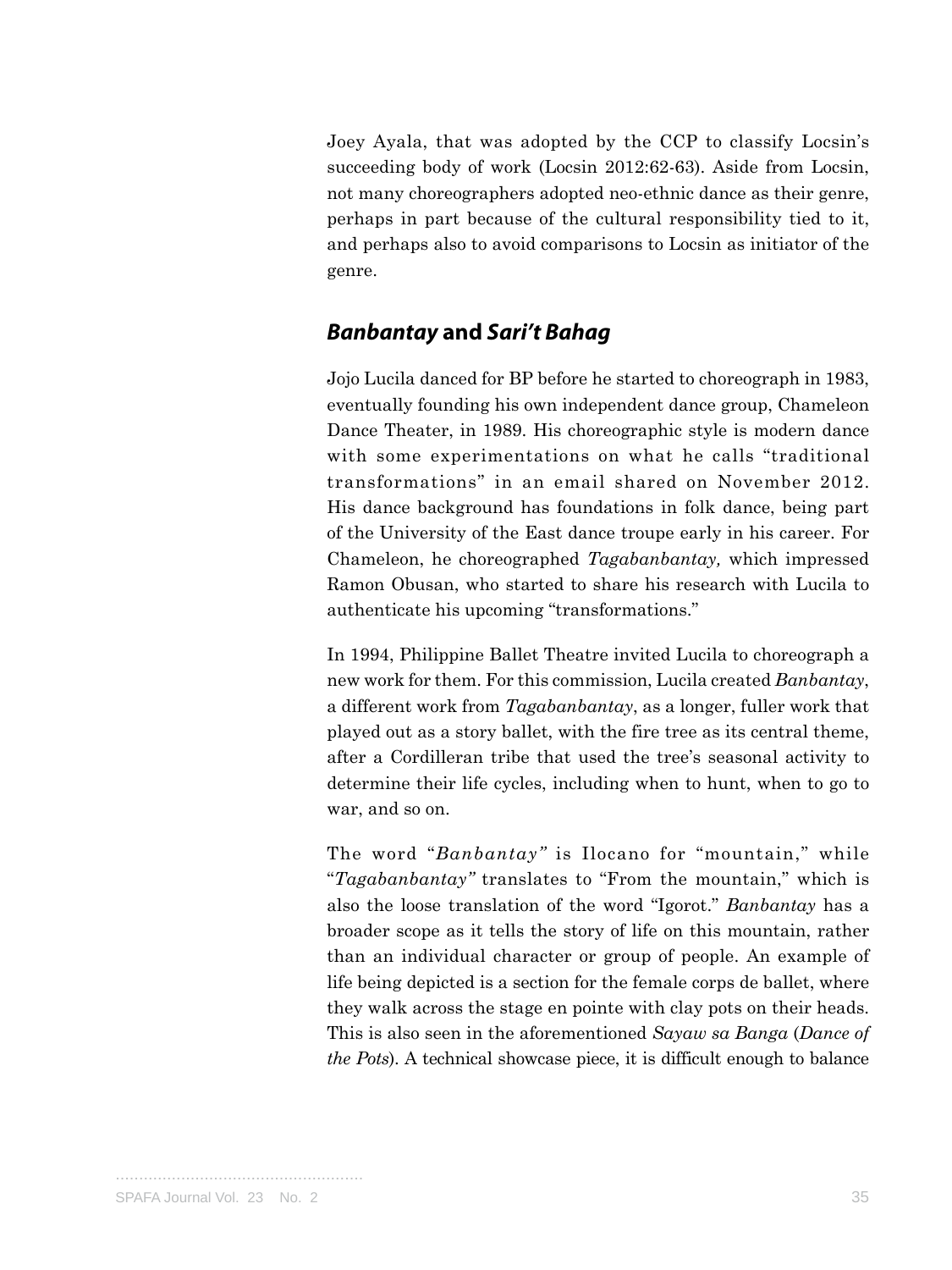several clay pots on their heads; the level of difficulty is doubled when they walk and whirl swiftly around the stage *en pointe*.

In 1995, dancers from Philippine Ballet Theatre broke away from the company and formed an independent group christened Ballet Manila. It started out as a touring company, and therefore the repertoire that was built accommodated the number of dancers in its roster, as well as the audience they wished to attract. For a performance in the U.S., they asked Lucila to choreograph a work built on Igorot culture, since *Banbantay* proved to be so successful. For Ballet Manila, Lucila choreographed *Sari't Bahag.*

There are inevitable similarities between the works, although *Sari't Bahag* is based on a different Igorot mythology from another tribe, with the Kalinga tradition of looking at the idaw bird replacing the fire tree to symbolize the outcome of a headhunt, and therefore dictate what rituals to perform next. It was also very much simplified given the parameters for intended performances. The similarities partly come from the fact that the dancers of Ballet Manila were also the dancers on whom *Banbantay* was mounted on, when they were still with the Philippine Ballet Theatre, and were dancing both works the same way.

Philippine Ballet Theatre and Ballet Manila were both classical ballet companies. It was rare for their dancers to have any training in modern dance or any other style of dance besides ballet, unlike BP, which has always enabled their dancers to perform a more diverse repertoire, and provided training in other genres. When Lucila choreographed *Banbantay* in 1994, he was met with resistance from the company's younger dancers, who could not grasp the concept of "grounded" dancing, nor of performative "attack," and had difficulty moving in a non-balletic style en pointe. They also had to overcome their natural tendency to look "pretty".

Lucila did not intend for his work to look like classical ballet nor ethnic dance, nor an amalgam of the two as Ness describes Locsin's *Igorot*, though perhaps *Banbantay* may indeed appear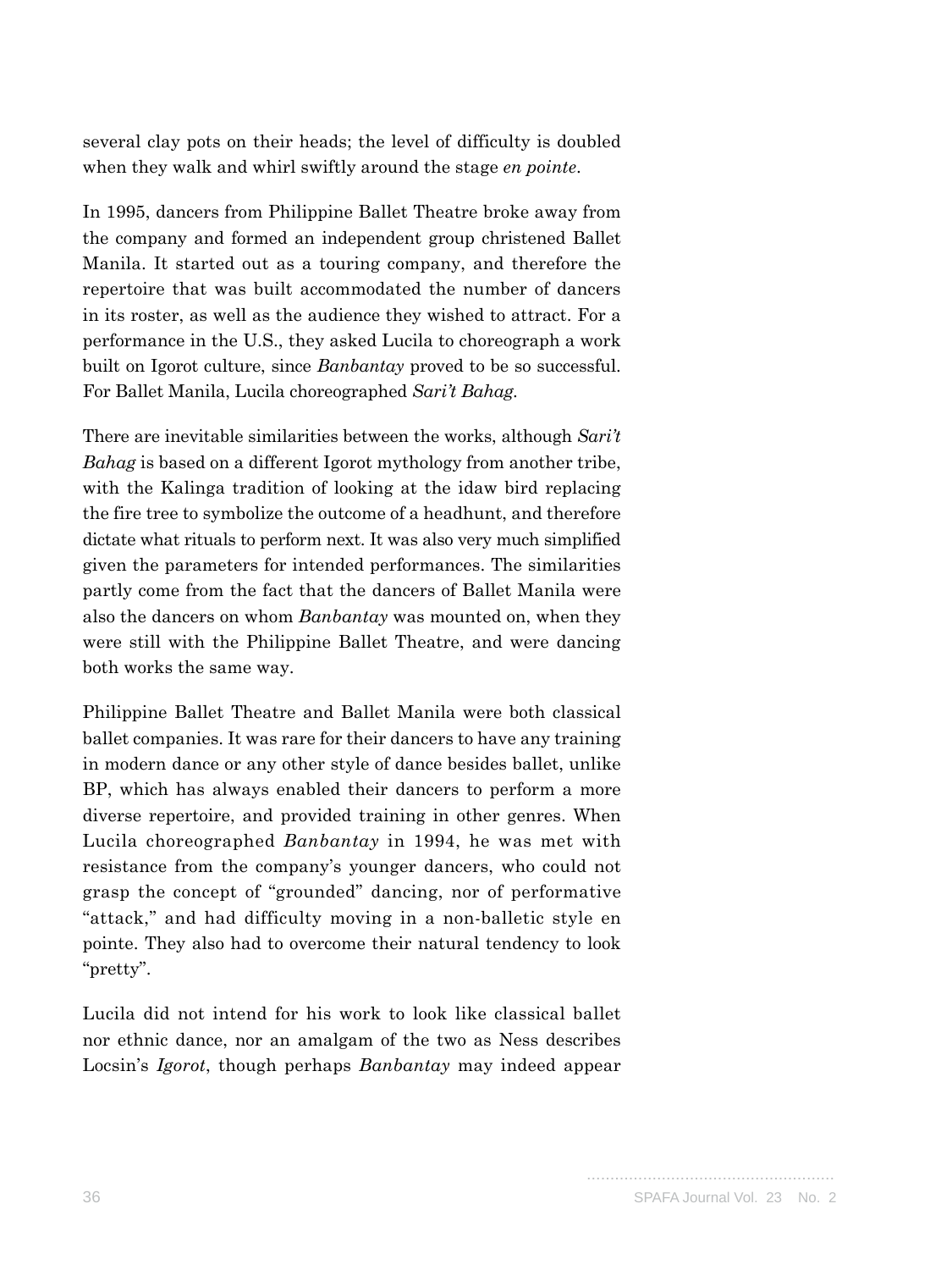as a hybrid of the two styles, but different from Locsin's in that Lucila sequenced his work to tell his story. The way the dancers finally executed the choreography was what finally determined the choreographic style of *Banbantay,* and subsequently, Ballet Manila's *Sari't Bahag.*

Although both works were commissioned to fulfill the agenda of national identity, and were consequently brought on national and international tours of both companies, Lucila himself did not intend for these works to fulfill this purpose. While it is an honor to have his work performed at international venues to represent the country, it is his personal interest in Igorot culture that led to these "traditional transformations," from his mother's affinity with the people, from having been raised in that region, and from his own impressions of the people and culture during his own youth.

This illustrates how Filipinos are their own audience. As a country of very diverse multiple cultures, there is a curiosity about "other" cultures within the same nation that is seemingly omnipresent through time. In a way, although Lucila is not born of the mountains he is fascinated with, his appropriation of their culture for his choreography allows him to participate in this culture. In a similar way, Filipinos feel a strong emotional sense of belonging when they see such work, which is the same affinity and pride felt by an entire nation when Manny Pacquiao wins or loses a boxing match.

#### **Angel of the Morning**

A former member of BP with a strong folk dance background, Novy Bereber was commissioned to choreograph for Philippine Ballet Theater's 2010 choreographer's showcase with the theme *Romance.* He presented *Angel of the Morning*, coming down from heaven to "love the daughters of men." The angel is harnessed and hovers over the stage, watching a stageful of Igorot maidens planting rice on the mountain.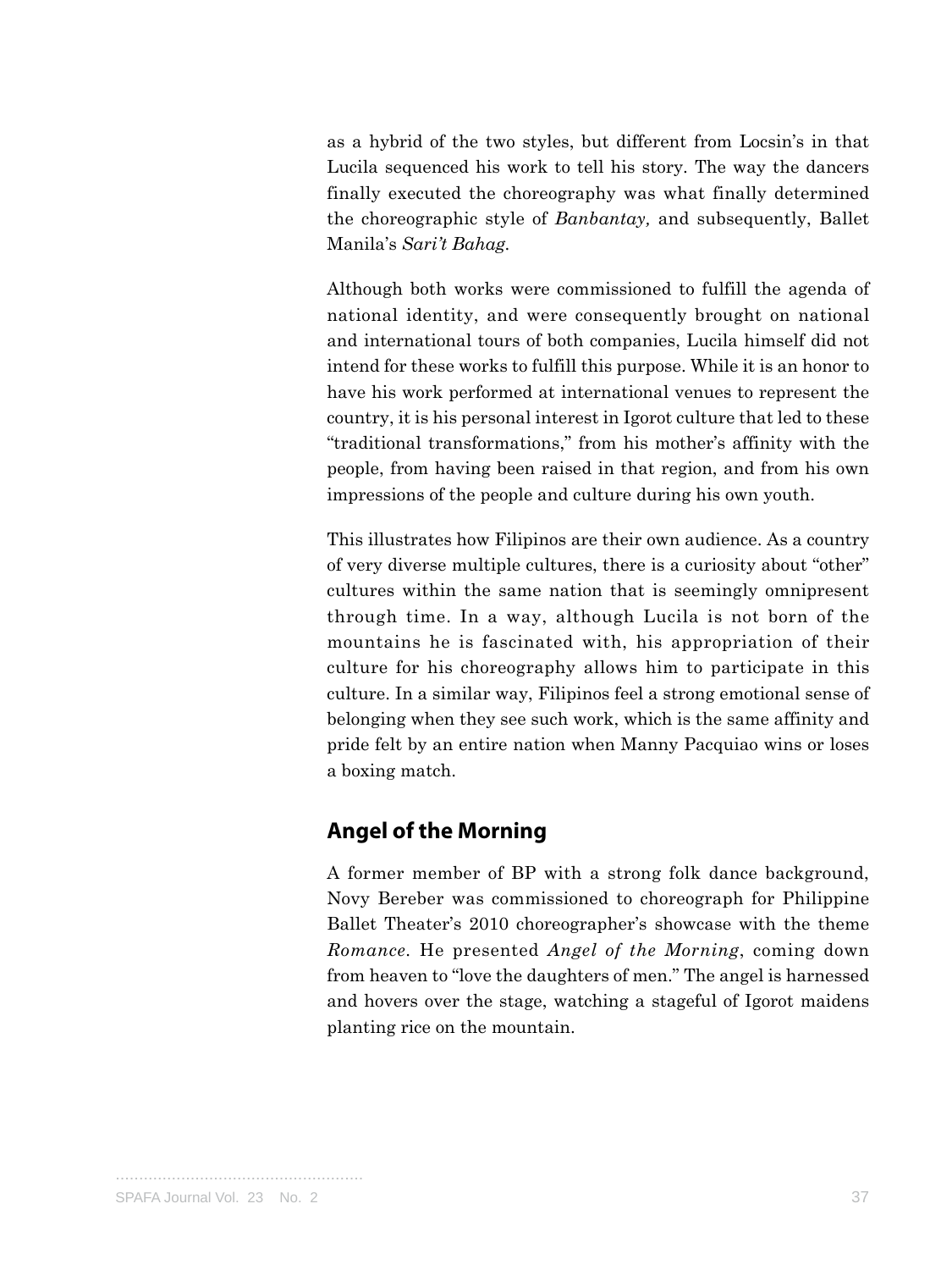When the angel walks the earth, his "wings," made of four other male dancers, spread out behind him. This enables a series of pas de deux where the angel dances with each of the maidens (the actual angel with the first and last maiden, and his "wing feathers" with the maidens in between). At the end of the work, he sheds his wings and commits himself to his chosen maiden. The style of the work is more contemporary than ballet, which only acts as a technical springboard for the more complicated choreography. The angel and his wings, for example, dance in the contemporary style throughout, punctuated with an explosive ballet trick every now and then.



*Figure 3: The angel finds a mate: Lucas Jacinto and the maidens in Novy Bereber's Angel of the Morning. Photo courtesy of Ador Pamintuan.*

The women were *en pointe*. Twenty-three years after *Igorot,* dancing en pointe while physically grounded was no longer a Herculean task to Filipino ballerinas. Given that these works were mounted on bodies that were purely classically trained, *Banbantay* and *Sari't Bahag* definitely contributed to the renewed sensibilities for dance technique that grew within the local dance scene. By the time Bereber choreographed *Angel of the Morning*, the dancers of the Philippine Ballet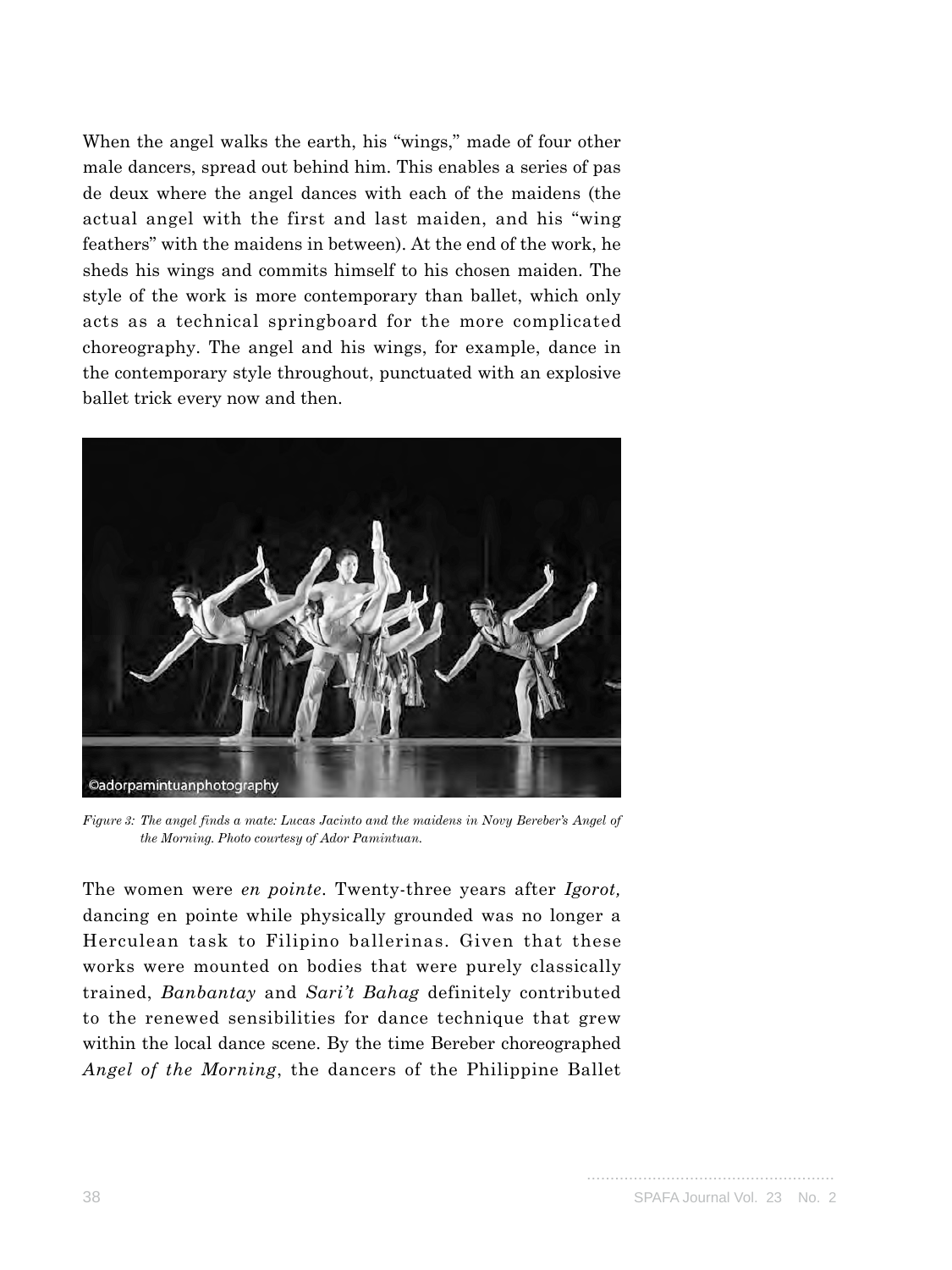Theatre were not so resistant to the challenging choreography, and the dance developed more in the way the choreographer wanted it to, rather than having to follow the limitations of its dancers.

Bereber's decision to use Igorot culture in his work was connected with his concept of the fallen angels. In an email received on  $23^{\text{rd}}$ November, 2012, Bereber explained that his exposure to Igorot culture and dance in folkloric ballet has "always inspired me, especially the way Igorot culture combines the joy of dance and music with their everyday life and work. They seemed to be the perfect models for the 'Daughters of Men' – people of such joy and beauty they tempted the angels out of the sky."

On the subject of cultural responsibility, *Angel of the Morning* ran the risk of misrepresentation as the Igorot maidens are dressed in flesh colored unitards with bands of Igorot cloth draped strategically on their bodies, appearing as the traditional g-string worn by the males. While the costuming could also be seen as an abstraction of the traditional Cordilleran attire, being basically a unitard with traditional trimmings, the placement of the *bahag* was still recognizable as male. *Igorot* was first to stir this controversy, as the maidens and warriors wore the traditional jackets and the male g-string. According to Locsin in interview, her costuming arose of necessity. She had few dancers who had to take on both male and female roles, and could not quickly change costumes between dances. This clearly misrepresents the Igorot maiden, who is quite conservative in nature, as does the courtship pas de deux, because it is taboo for men and women to touch each other in public.

Bereber assures in his email that he meant no disrespect with the costuming. "On the contrary, I think locking the Igorot into a staid folkloric costume that borders on the touristic is to disrespect the vibrant, living nature of Igorot culture. And that's also why I dressed the Angel of the Morning in jeans: if Lucifer were to come to earth today he would be contemporary, and very sexy. I was actually very happy that the costuming choices raised these questions, even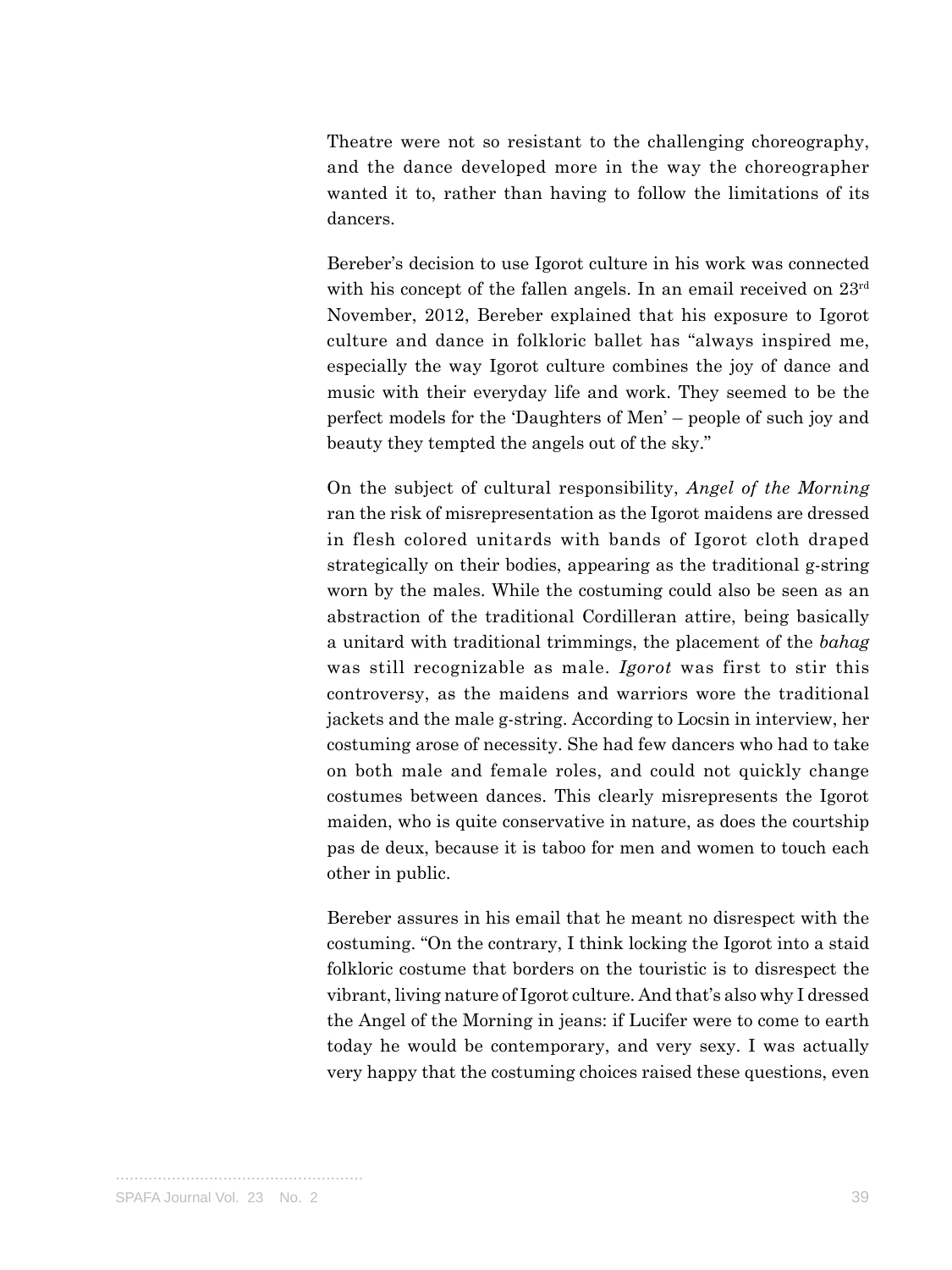controversy. After all, what is the point of contemporary dance if it doesn't address contemporary issues?" Still, it felt that the costuming could have been given better consideration, and not simply serve to shock the audience.

# **An Igorot's view of Igorot and Appropriating Igorot Dances**

Sally Ness wondered how the native Igorot would find Agnes Locsin's appropriation of their culture, but was unable to speak to any before she completed her paper. When the journal was published in 1997, a young Kankanaey named Biag Gaongen was enrolled at the Philippine High School for the Arts. There, he saw a ballet based on Igorot culture, most likely inspired by *Igorot*, and was appalled by how high the girls kicked their legs in their short skirts. While at the high school, he was "discovered" by Agnes Locsin, who convinced him to train in ballet, and later, join BP.

While at BP, Gaongen was never able to dance *Igorot*, but he did see it in rehearsal, and was able to discuss it lengthily with Locsin. "Ladies in *bahag* bothered me at first but then I forgot about it as the dance progressed because the dance was very intense and spiritual." In contrast, his reaction to *Angel of the Morning* was not as accepting, even if he was good friends with choreographer Bereber, having danced together in BP. Gaongen felt that Bereber was unable to justify the women's use of the *bahag,* and that the pyrotechnical duets, though beautiful, had nothing to do with the culture.

Gaongen understands that *Igorot* is not trying to appear as an "Igorot dance," but rather a "representation of this culture." What Gaongen appreciated was how the dancers treated the work with respect, how they had their own perception of the purpose of the work and what it represented. In his opinion, this is how Locsin's *Igorot* achieves cultural responsibility. "One has not only have the technique in both the classical and modern styles to be able to do it genuinely but one should always take into consideration that this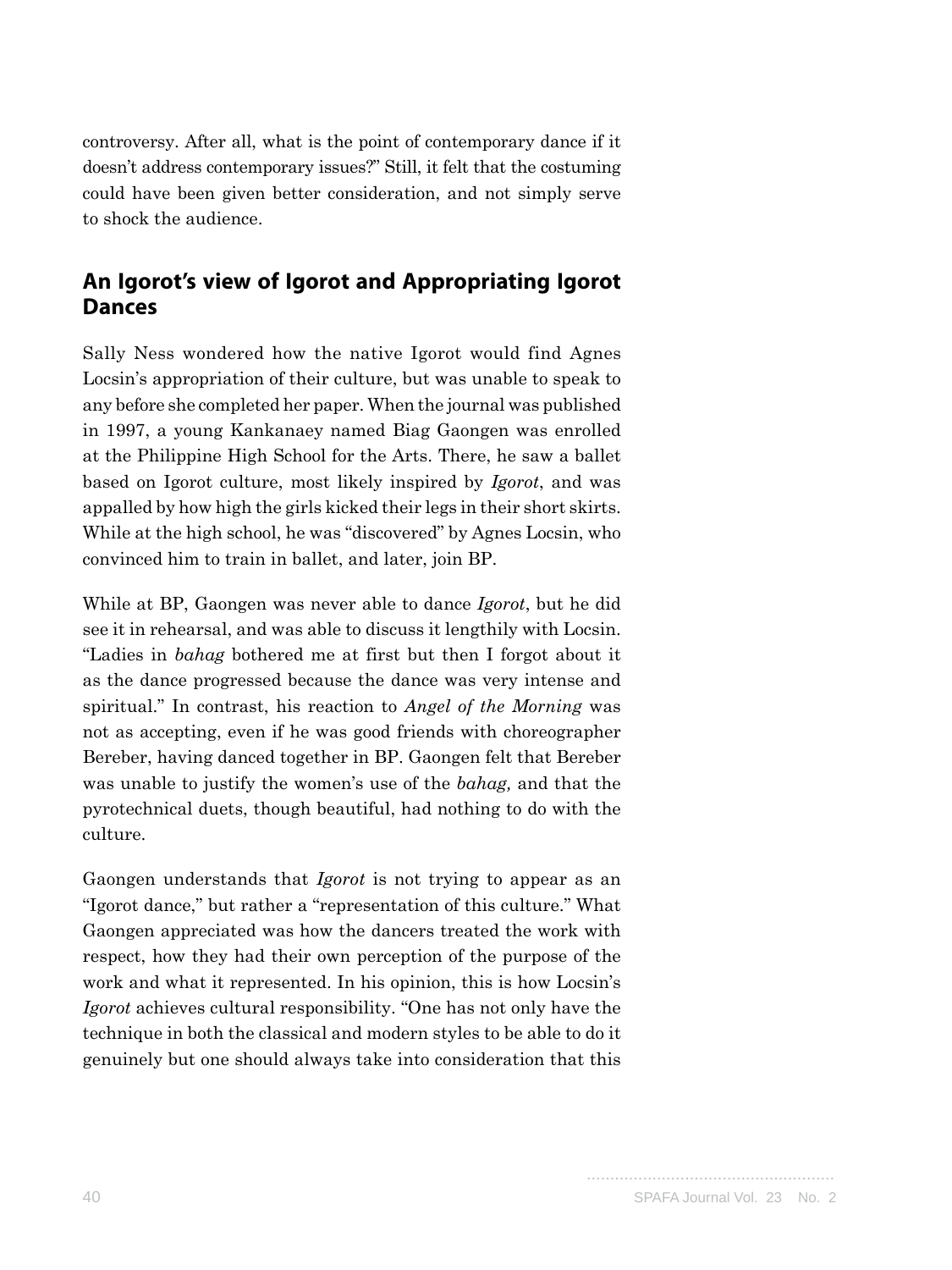was not just a dance for performance's sake. One has to understand and respect the culture that inspired it."

According to him, if his community might see *Igorot*, there would be "mixed reactions," referring to the dual nature of the contemporary Cordilleran, modernized yet still practising ancient traditions. "The world is constantly changing and so does a culture. It evolves. As long as the core values remain, then one must not be afraid to alter some of these pre-existing practices and traditions."

### **Conclusions**

Agnes Locsin's *Igorot* was first composed in Europe, on European dancers, to a European audience. The transformation of the movements of an indigenous tribal culture into a balletic theatrical choreography sought to identify the choreographer as Filipino in an international setting. Similarly, when the work is brought by BP to international performances, the decision to include *Igorot* in the touring repertoire is tied to the work's ability to identify the dance and the dancers as Filipino. The exoticism of the movements informed international audiences that the Philippines has a strong and definitive culture prior to modernization/colonization, while the use of ballet as the language to present this culture impresses with the capacity of Filipinos to be proficient in a complex international art form.

To Philippine audiences, *Igorot* is considered an important representative of their culture for the same reasons, but is also appreciated on its own. The dances appropriated from the Igorot peoples are lively, energetic, high-spirited, and very compelling to watch, and remain so whether they appear in their choreographed folk dance form or stylized balletic form. Perhaps the reason why these choreographed appropriations exist is that Filipino choreographers wish to recreate this spirit and energy, identifying with a cultural minority through a shared activity: dance. In her Philippine Neo-Ethnic Choreography, Locsin writes that she had always been impressed by the Igorots' "admirable dancing in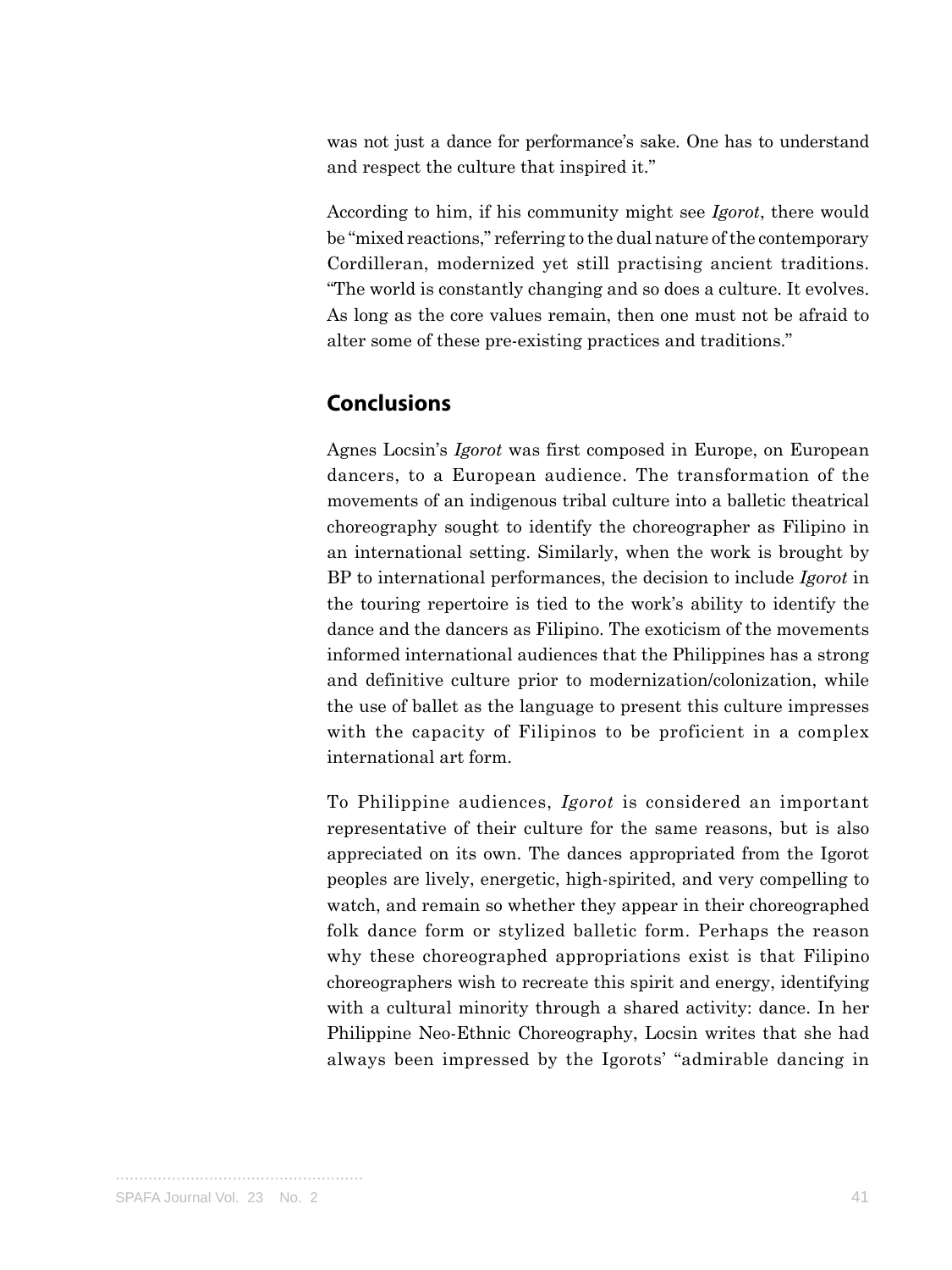unison," and had gone to the mountain ranges to research Bontoc culture, hoping to eventually create a modern dance narrative (Locsin 2012:65-66).

As already mentioned, Jojo Lucila's appropriation of Igorot dancing in his work allows him to participate in a culture that is not his own, while Novy Bereber has always admired the Igorot people for their celebration of everyday life. Locsin, Lucila, and Bereber are not from the Cordillera mountain range, but all of them are choreographers who are able to use contemporary ballet as a medium to express their creativity and their interest in the dances of the Igorot peoples.

It is also worthwhile to point out that they are only three of many choreographers in the Philippines who use ballet and contemporary dance as the medium to express their creativity. Many of these choreographers were conditioned by the agenda of the cultural center to create works that represented the Philippines in hopes of promoting a national identity, or at least the ongoing pursuit of one. Work created today, however, is not driven by political agenda as it was used to. The impulse to present Filipino works is no longer tied to the need to prove that our country has a strong and progressive culture. It has only been conditioned to aim towards this, with national funding institutions demanding such for the last few decades.

The desire for acceptance of the introduced genre by the Filipino audience led to a transformative tradition that goes beyond the establishment of national identity, seeing as the audience being addressed is local, and not international. As the archipelagic Philippines manages its plural cultures, establishing a national identity seems to serve Filipinos living within the Philippines as much as it hopes to present the nation to a foreign point of view.

Bereber had no encouragement to use Igorot movement in his work; it was not dictated by the artistic director or the company that hired him. His decision to use Igorot dancing in his work arose from his own admiration for the people, similar to Lucila's own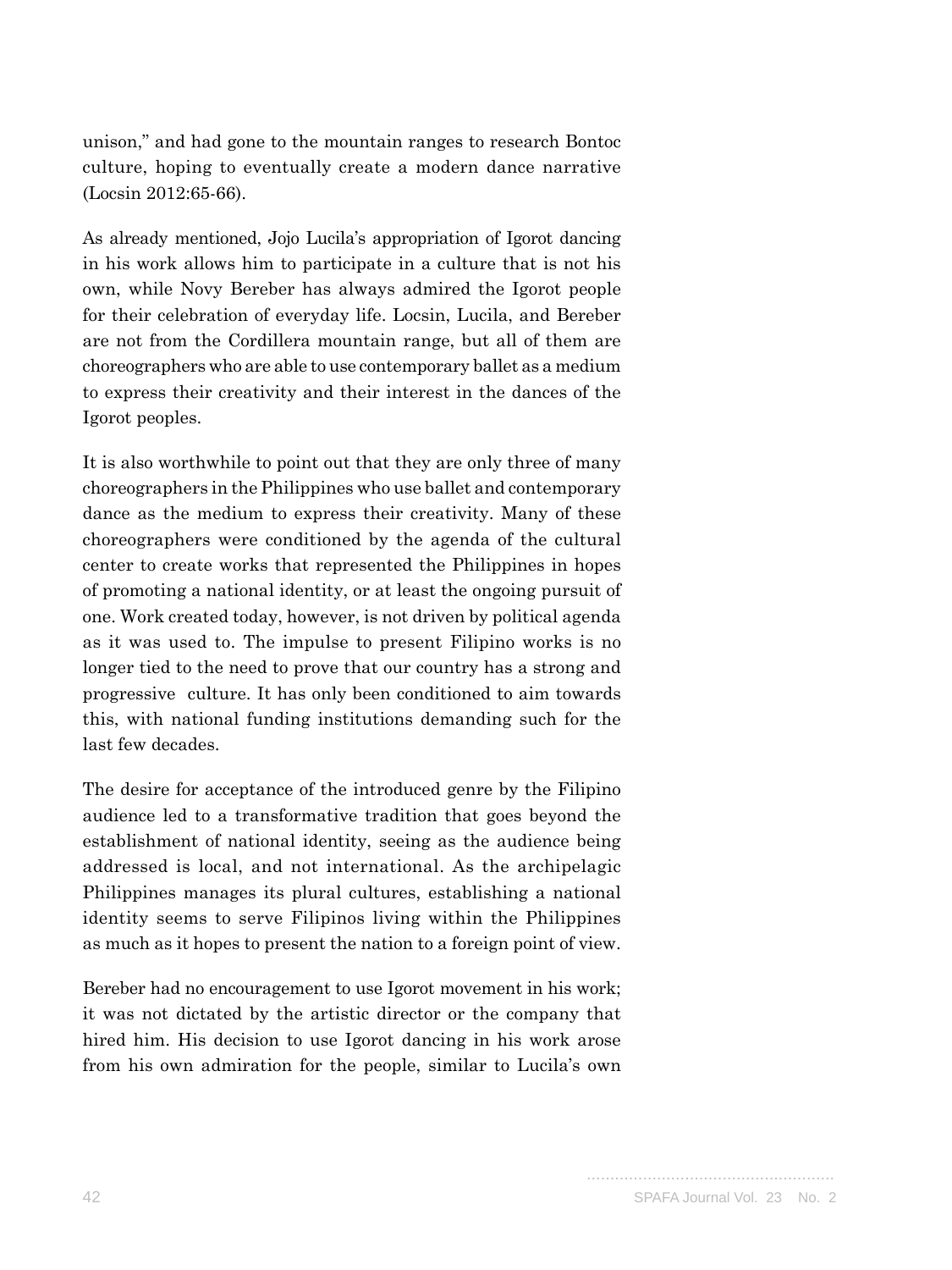impetus to create his "traditional transformations." In similar fashion, additional examples of appropriation of Igorot culture for choreography found in Flordeliza Fernandez's *Ang Kasal* and Elena Laniog›s *Woman Warrior* show that using Igorot dance movements transformatively has itself become a choreographic device, rather than a tentative experimentation. When asked why she used Igorot movement in *Woman Warrior,* in an email correspondence in March 2013, Laniog shared that Igorot movement seemed to be the easiest to appropriate into contemporary dance, because it was already well defined, from the appropriations that came before. In this way, the appropriation of Igorot dance had become part of Philippine dance tradition.

Novy Bereber is of the position of a transnational artist; he is based in Sydney, Australia, and manages to get commissions to choreograph work there and in other countries. Where his work is performed is of little consequence to him, but he draws on the desire to be identified as a Filipino choreographer, even to Filipino audiences. *Angel of the Morning* was for the Philippine Ballet Theatre; the performance was in the Little Theater of the CCP, implying that it will be performed for a smaller audience, and no promise that it will become part of the repertoire, much less part of the repertoire that would tour internationally.

Although the Philippine Ballet Theatre found that *Banbantay,*  on international tours, was an audience pleaser, it was retired when Gener Caringal's *Andres*, based on the life of revolutionary hero, Andres Bonifacio, entered the repertoire. Current Philippine Ballet Theatre artistic director Ron Jaynario, in a conversation on November 9, 2012, informed that *Banbantay* has not been resurrected since. It is also interesting to note that most of these tours are for the Filipino communities in these foreign cities, and the task of the touring company is to bring a bit of home for overseas Filipinos, rather than presenting a local culture to an international audience.

How do we negotiate these dances with the cultures they are representing? In 1904, exposure of Igorot culture at the St. Louis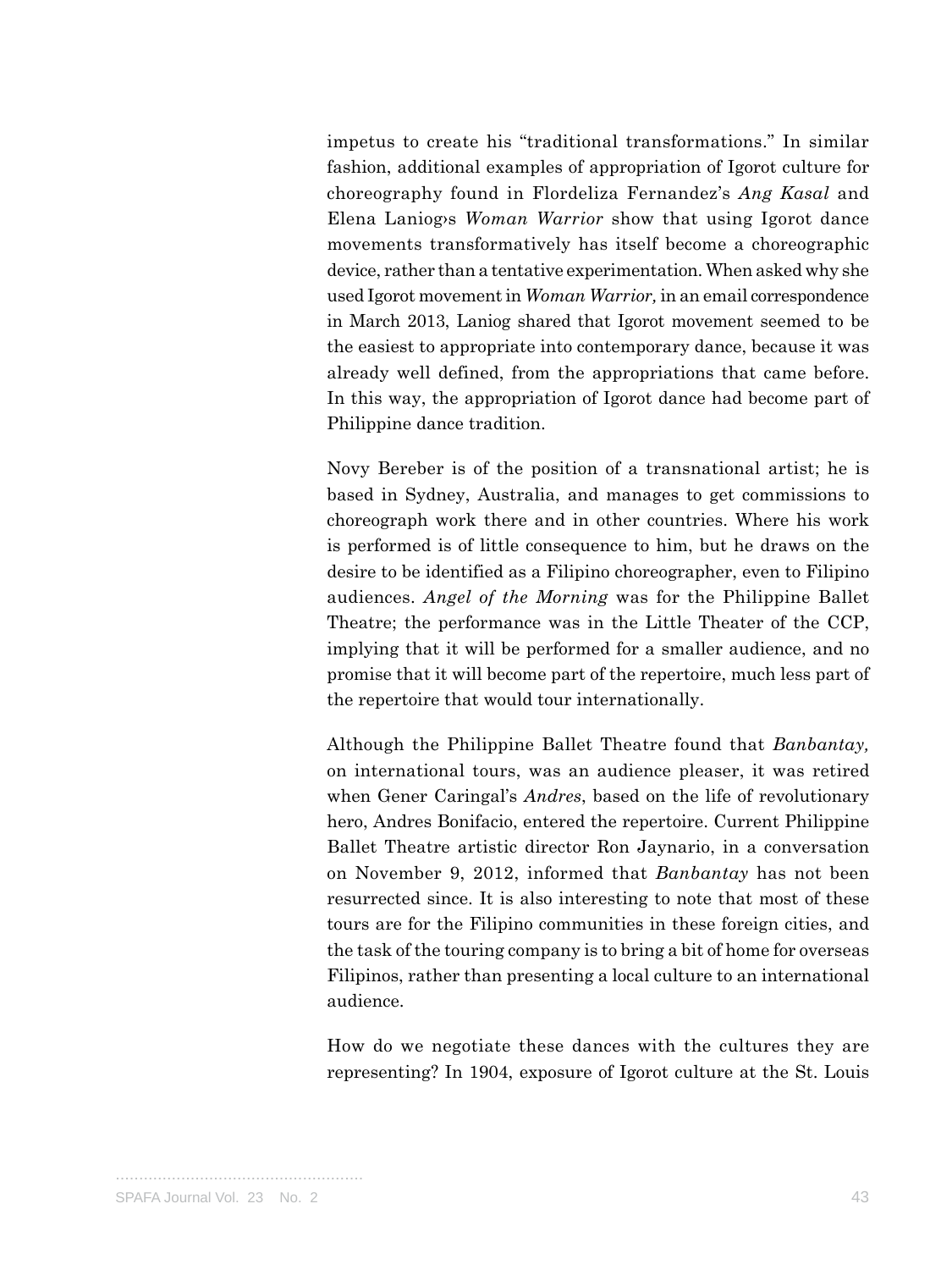exposition was inhumane and damaging to the people of the Cordilleras, as they were not only represented in the wrong contexts, but physically and psychologically abused as well. In the  $21<sup>st</sup>$  century, the people of the Cordilleras themselves have adapted to modernity while protectively maintaining the indigenous culture that has defined them over generations. As Biag Gaongen explains it, there are many rules that they still follow when performing traditional rituals and community activities, but it depends on the individual person how strictly they wish to follow these traditions.

Gaongen's perspective of a constantly evolving culture echoes Bereber's own view of the Igorots. Bereber opines that "the Igorot are as much a part of the modern world as they are proud representatives of thousands of years of a native Filipino culture." Given that this is still a living tradition, and the appropriation of their culture has become part of creating dance in the Philippines, there should be more time invested in fully understanding the culture for presentation and representation.

Gaongen views the appropriation of Igorot culture in dance to be the general acceptance of his culture as Filipino. Non-Igorots performing Igorot dance is not Igorot dance, but "it is possible for one to dance someone's culture as long as it is revered and given enough time to understand it." He compares this with classical ballet, in that it has become universal, that any nationality may perfect the art form so long as the form is treated respectfully and learned and understood. This is what the Filipinos have successfully achieved with classical ballet, so there should be more potential to learn and understand a culture that is indigenously their own.